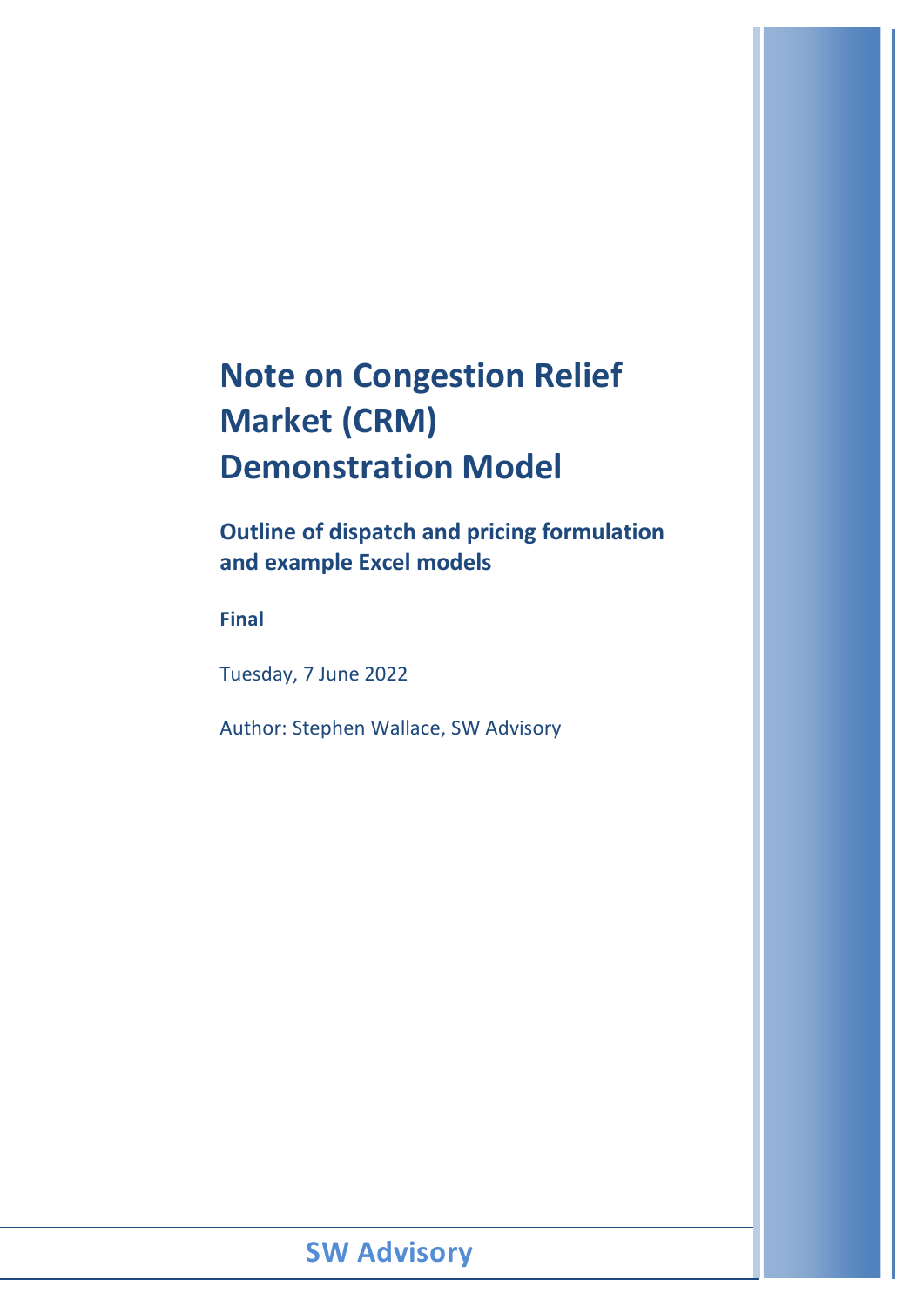## **Table of Contents**

| <u>1</u>        | Introduction                                                                | 4  |
|-----------------|-----------------------------------------------------------------------------|----|
| $\overline{2}$  | <b>General Principles of the CRM</b>                                        | 5  |
| <u>3</u>        | <b>Two Potential Models for CRM</b>                                         | 6  |
| $\overline{4}$  | Overview Energy CRM market optimisation formulation                         | 7  |
|                 | 4.1 Introduction                                                            | 7  |
|                 | 4.2 Outline of full supply curve CRM model in terms of NEMDE like framework | 7  |
|                 | 4.3 Settlement of energy and CRM dispatch                                   | 10 |
|                 | 4.4 Outline of an incs and decs CRM model                                   | 11 |
| <u>5</u>        | <b>Outline of Co-optimisation Model for Examples</b>                        | 12 |
|                 | 5.1 Management of network constraints in NEMDE                              | 12 |
|                 | 5.2 Spreadsheet models                                                      | 13 |
| <u>6</u>        | <b>Two Bus Example</b>                                                      | 18 |
| $\overline{1}$  | Four Bus Example                                                            | 20 |
|                 | 7.1 Four bus example using DC power flow model                              | 20 |
|                 | 7.2 Four bus example using generic constraint style model                   | 22 |
| $\underline{8}$ | LMP Basis Risk Management with CRM and CMM                                  | 24 |
|                 | 8.1 Introduction                                                            | 24 |
|                 | 8.2 Settlement Surpluses, Constraint Costs and LMPs                         | 24 |
|                 | 8.3 Nodal Prices, Settlement Surpluses with Loads Paying RRP                | 24 |
|                 | 8.4 Hedging a Generator Against a NEM RRP                                   | 26 |
|                 | 8.5 Allocation of Congestion Rebates under CMM                              | 27 |
|                 | 8.6 Optimal Determination of Congestion Rebates under CMM                   | 28 |
|                 | 8.7 CRM as a Combined Energy Dispatch and FTR                               | 28 |
|                 | 8.8 CRM Versus CMM Congestion Rebates                                       | 28 |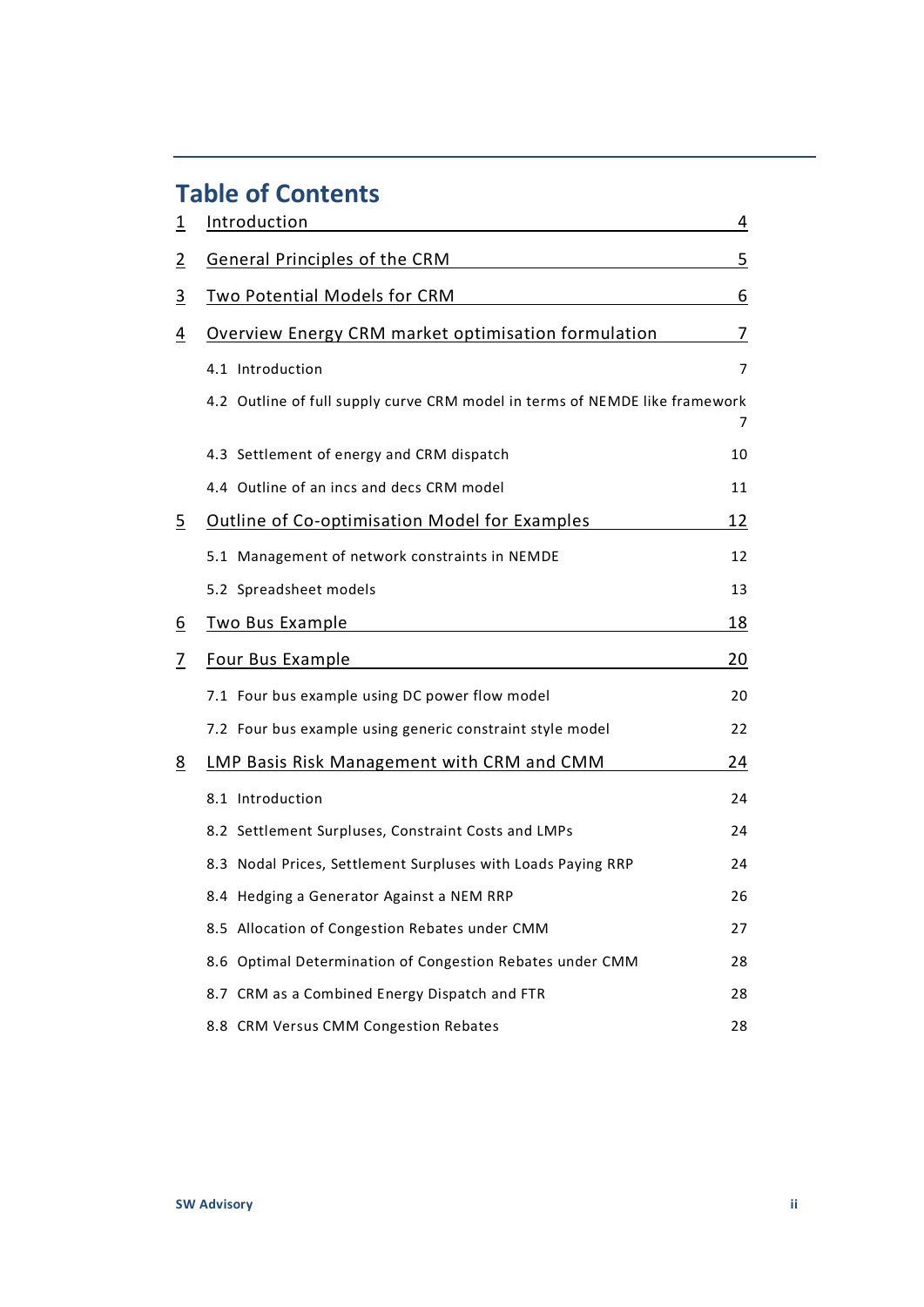## **Disclaimer**

This report has been prepared by SW Advisory Pty Ltd and is supplied in good faith. It reflects the knowledge, expertise and experience of the consultants involved in its preparation. SW Advisory makes no representations or warranties as to the accuracy of the assumptions, models or estimates on which any forecasts, calculations or conclusions are based.

© Copyright SW Advisory. No part of this document may be used or reproduced without SW Advisory's express permission in writing.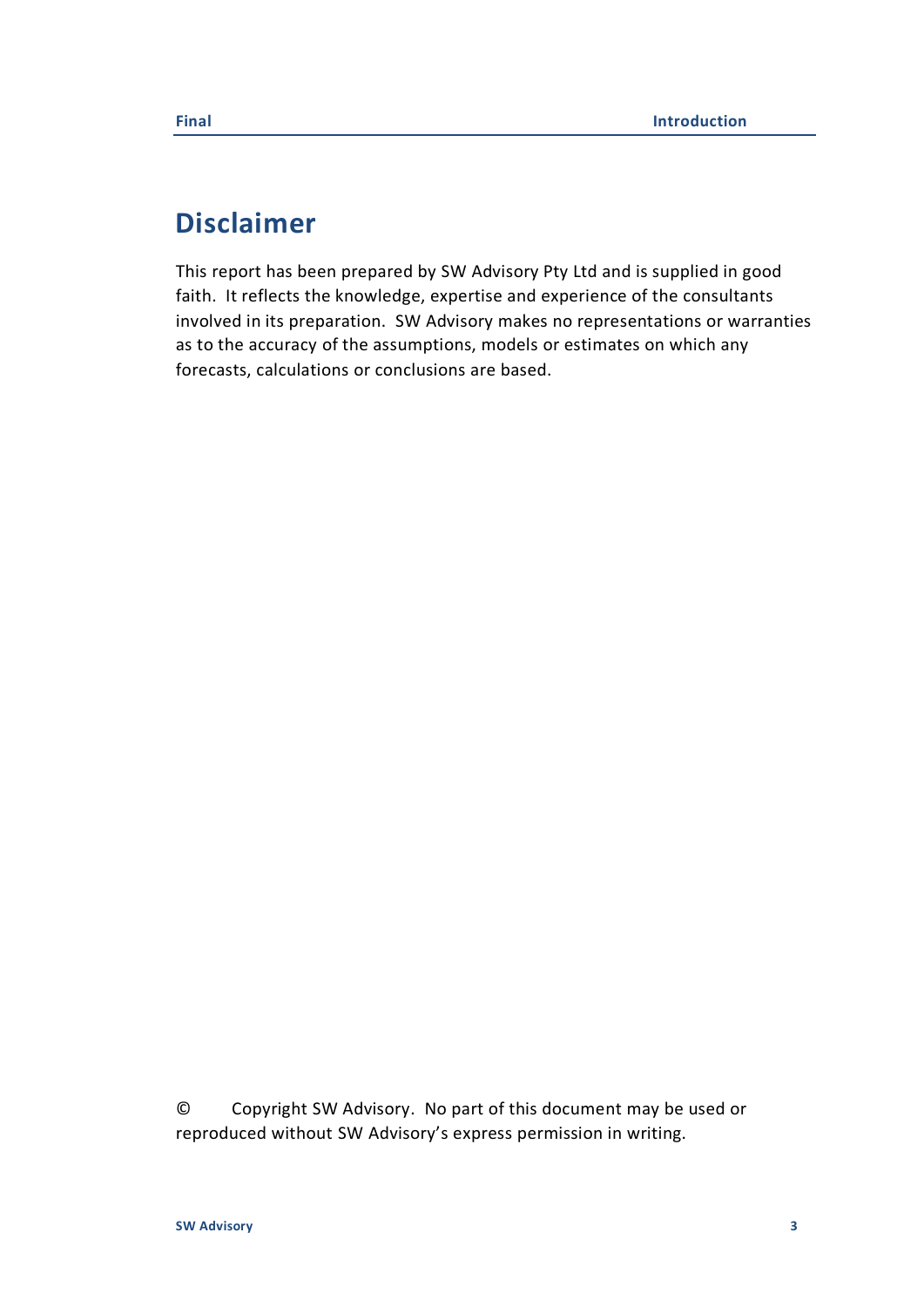## <span id="page-3-0"></span>**1 Introduction**

This note outlines a possible formulation of on optimisation model which could be used for the congestion relief market. The model co-optimises the CRM with the energy market. The model uses full supply and demand curves for both the congestion relief and energy markets. The model provides optional participation in the CRM via the ability to offer 0 MWs for increases or decreases in generation or consumption in the CRM relative to the energy market dispatch.

The example Excel models use the same framework for 2 bus (node), 4 bus and 6 bus models.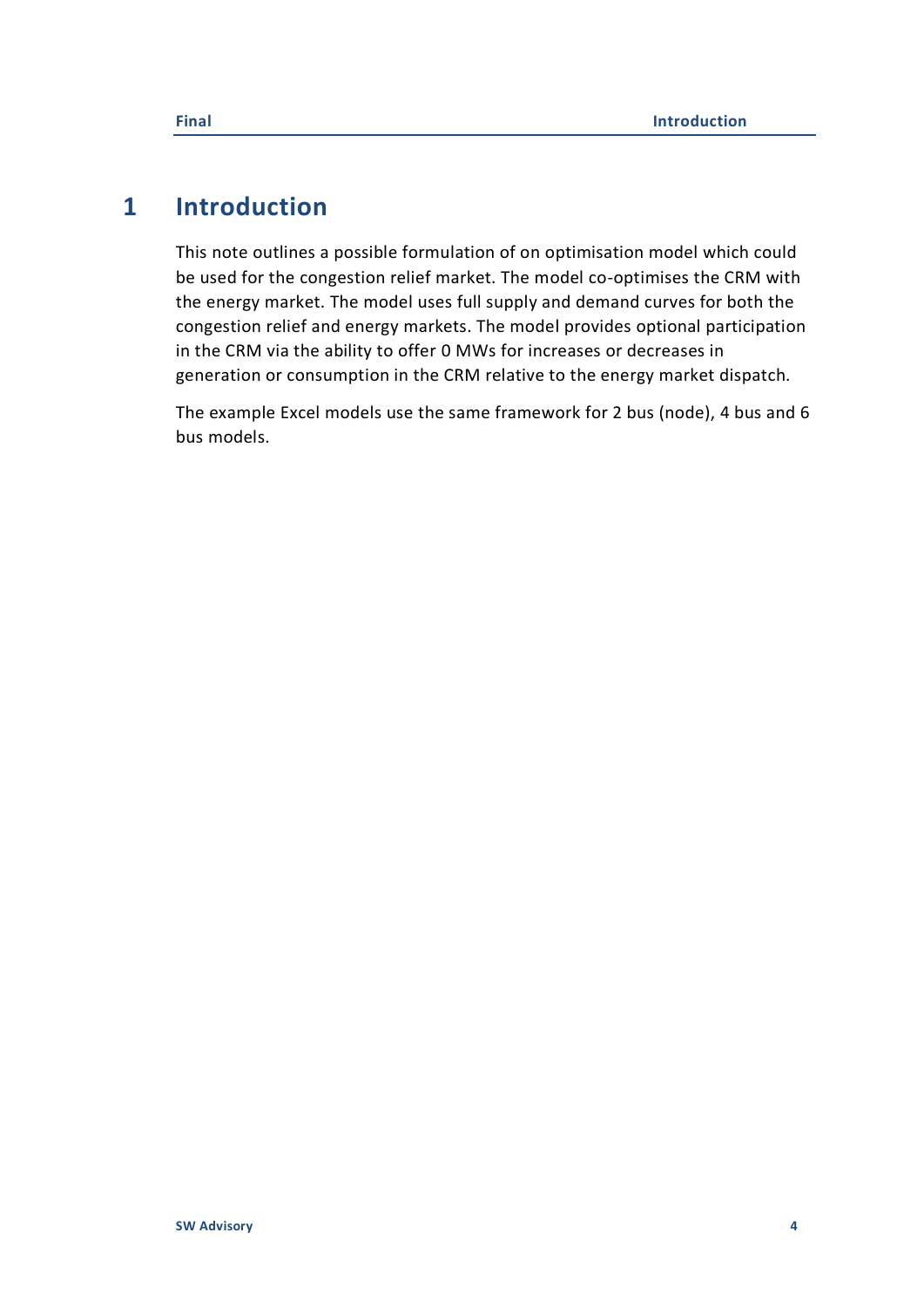## <span id="page-4-0"></span>**2 General Principles of the CRM**

The general principles of the CRM which needed to captured in the dispatch optimisation formulation and CRM pricing are as follows:

- The aim of the CRM is to improve the economic efficiency of the NEM's dispatch, in particular to better utilise the existing network and lower the costs of congestion.
- Participation in the CRM is optional for each dispatchable resource. A resource that is not participating in the CRM does not provide any information to the CRM.
- CRM participants indicate, for each of their dispatchable resources, the lower and upper limits for their CRM deviations from their energy market dispatch targets. These limits can be set to zero for any trading interval so the CRM deviations from the resource's energy dispatch target is zero for that trading interval.
- For each resource participating in the CRM, the CRM requires bids and offers for all of the capacity offered into the energy market.
- Energy, FCAS and CRM are co-optimised in a single pass.
- The CRM takes into account all network constraints simultaneously, not just a selected few.
- The combined energy and CRM deviations results in a secure dispatch, that is, the dispatch satisfies all the NEM's security constraints used in the energy dispatch and the technical limits of all plant.
- The CRM determines local CRM prices (nodal CRM prices or CRM LMPs).
- The CRM trades can involve multiple resources just like the NEM's energy dispatch, they do not have to be paired trades as would be the case with bilateral trades.
- All of the CRM deviations are settled at each resource's nodal CRM price.
- The settlement arrangements can be viewed as buying and selling congestion relief or an energy and CRM settlement.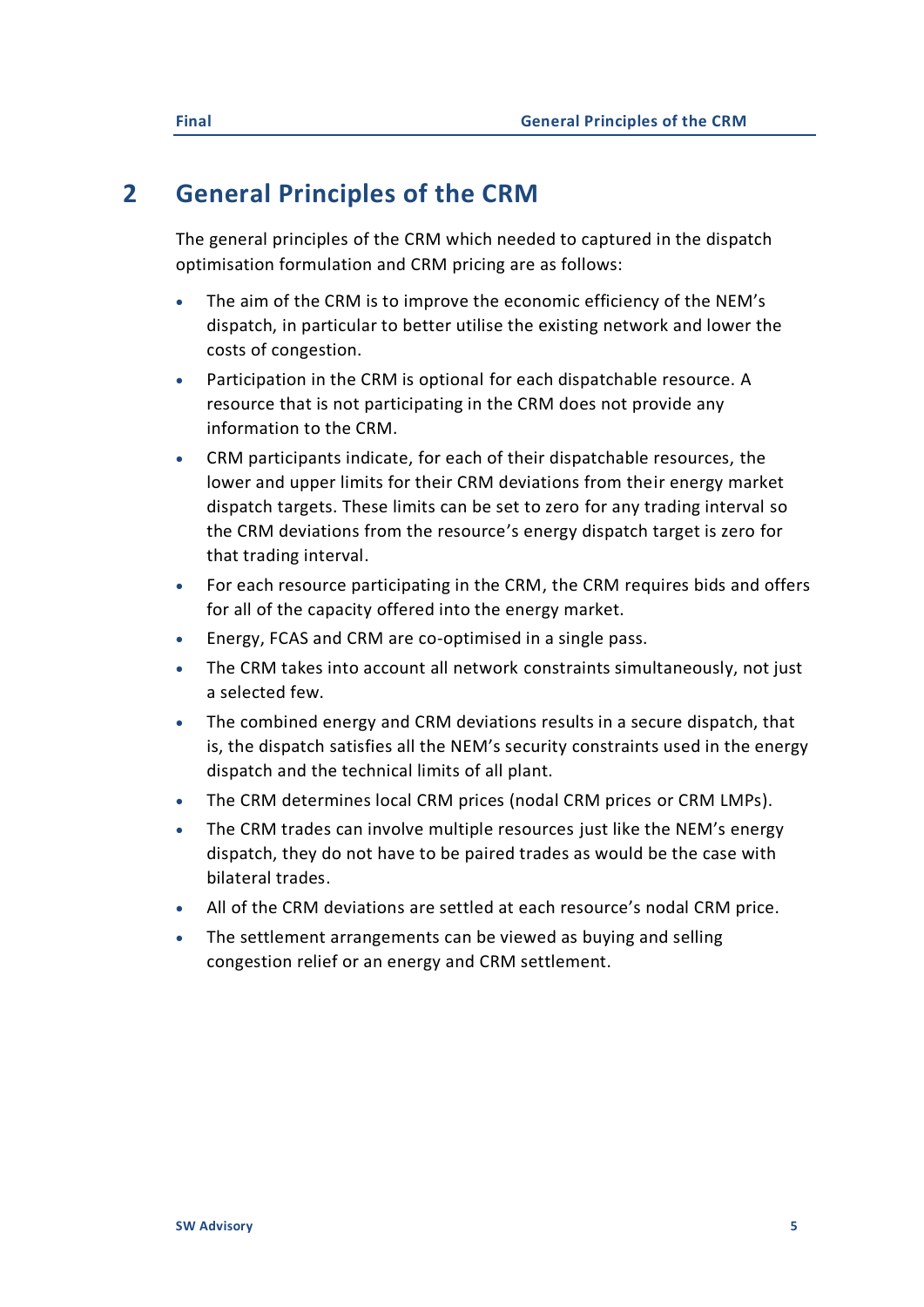## <span id="page-5-0"></span>**3 Two Potential Models for CRM**

The CRM's congestion relief intentions could be implemented in two equally valid ways where:

- 1. Participants offer full CRM supply / demand curves for their capacity. Under this model a participant needs to offer the same or greater capacity, for each resource, than what is offered in the energy market to ensure that the CRM doesn't reduce the energy market dispatch even when the CRM deviations from the energy dispatch are set to zero.
- 2. Participants make bids/offers for increments or decrements to their energy market dispatch. In this case participants in the CRM don't have to offer full supply / demand curves but may find it trickier to construct the incs and decs bids/offers because they may not know where they are going to end up with their dispatch, though this problem is considerably reduced with rebidding and pre-dispatch information.

The model spreadsheets are based on the full supply / demand curve approach. Thus, the quantities in the supply / demand curves can't be set to zero because this will result in a shortfall in meeting demand in the CRM security constrained dispatch. For those resources that don't want to participate in the CRM, in the 6 bus CRM spreadsheets, there is binary variable that indicates whether the resource participates in the CRM or not. If a resource is chosen not to participate in the CRM then its maximum CRM reductions and increases in output are set to zero and it does not contribute to the CRM dispatch costs in the objective function.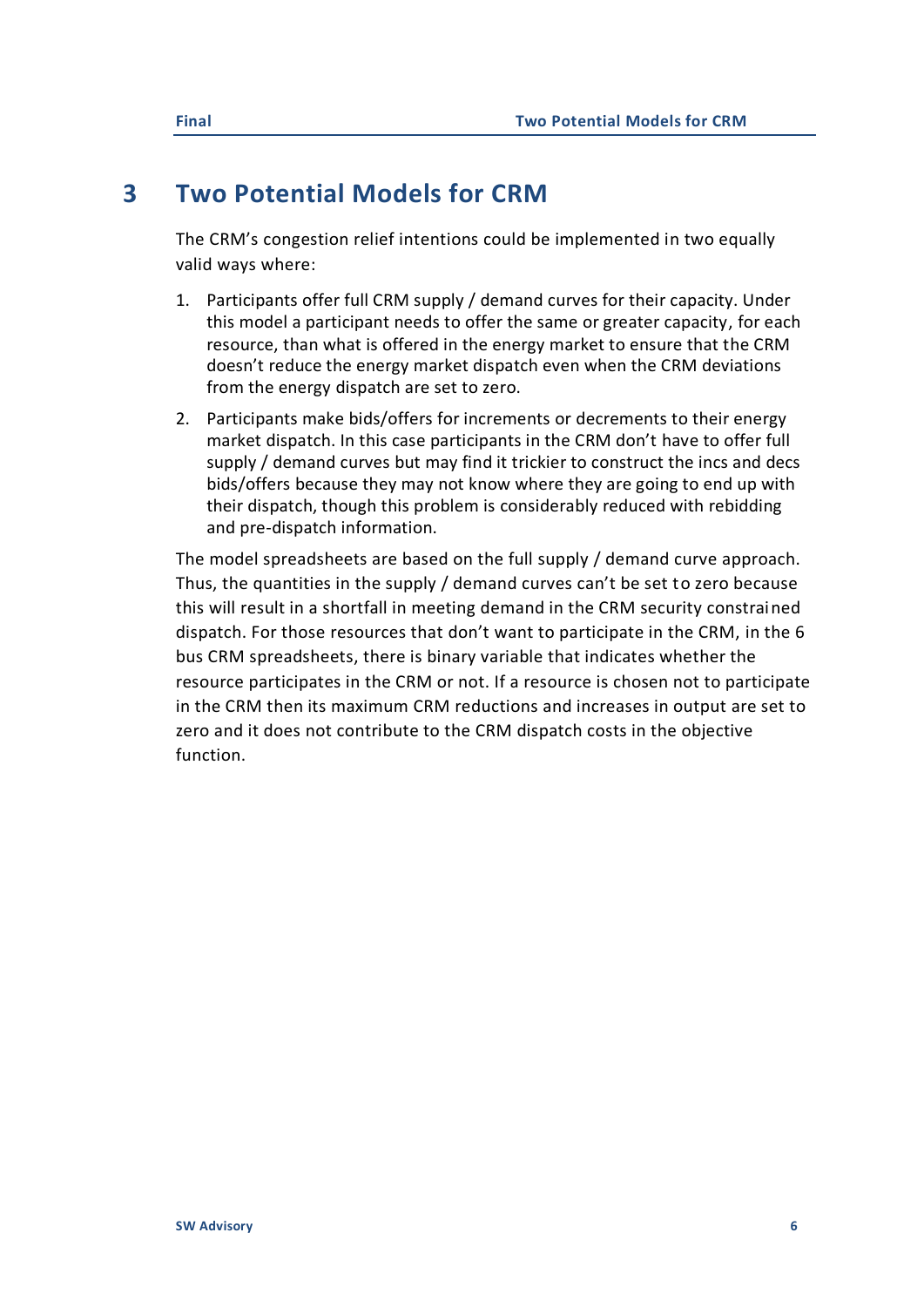## <span id="page-6-0"></span>**4 Overview Energy CRM market optimisation formulation**

## **4.1 Introduction**

<span id="page-6-1"></span>The CRM optimisation developed in this note and the associated demonstration spreadsheets is based on:

- separate full supply and demand curve offers and bids for energy and congestion relief,
- co-optimisation of energy and congestion relief,
- <span id="page-6-2"></span>security constrained dispatches for both energy and the combined energy and congestion relief.

## **4.2 Outline of full supply curve CRM model in terms of NEMDE like framework<sup>1</sup>**

## **4.2.1 Introduction**

In order to simplify the discussion we will assume no transmission losses and just a single region.

## **4.2.2 Energy market optimisation**

For convenience we will assume that the energy market optimisation is formulated as a cost minimisation and the dispatch (decision) variables for resource i, x<sub>i</sub>, are positive for generation and negative for dispatchable loads, pumping or battery charging. The dispatch costs  $c_i(x_i)$  for resource i are based on the bids and offers (monotonic increasing prices in  $x_i$ ) and hence are convex and can be modelled in a linear program (LP) as piecewise linear functions. The formulation of the energy market optimisation is as follows:

Minimise

$$
\sum_{i \in NEM} c_i(\mathbf{x}_i) = \mathbf{C}(\mathbf{X})
$$

where  $X$  is a vector of the  $X_i$ 

Subject to:

Regional energy balance

$$
\sum_{i \in NEM} x_i = \text{demand} = \mathbf{1'X}
$$

**SW Advisory 7** <sup>1</sup> The framework outlined here is aligned with one that Darryl Biggar (ACCC) has developed as a model for the CRM.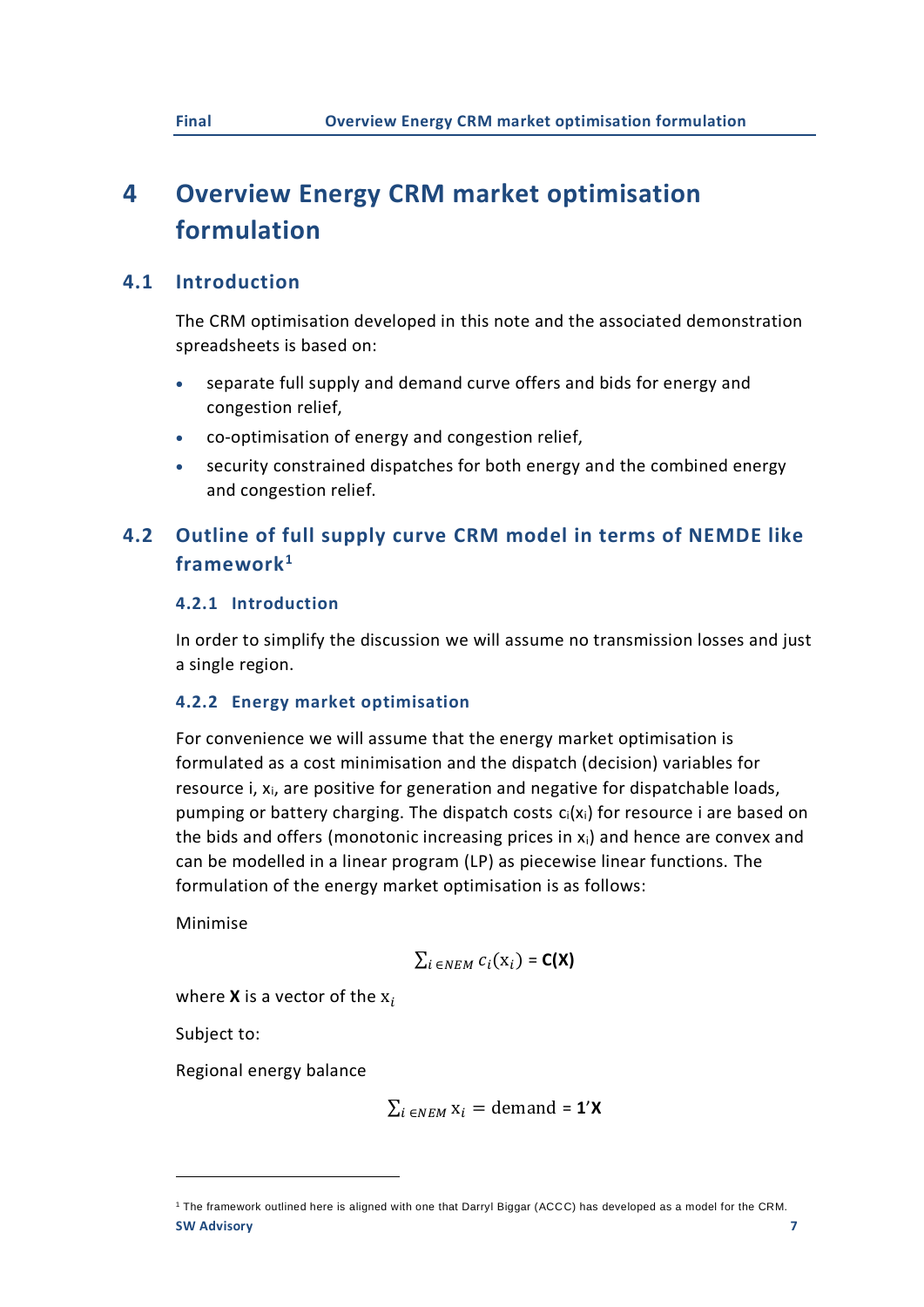Capacity and security constraints including network constraints

#### **AX <= B**

## **4.2.3 Supply curve cost function for resources which can generate or consume power**

Flexible loads or batteries and pumped storage are all treated like generators which can have negative dispatch targets as low as their maximum consumption. The dispatch targets for all generators, loads batteries etc. are greater than or equal to the resource's Pmin and less than or equal to the Pmax. Similarly all of the offer curves start from the Pmin. Thus, for piecewise linear cost function based on the offered price and quantities to result in a zero cost for a zero dispatch, the cost,  $c_i(Pmin_i)$ , at Pmin must be determined. This is done in the spreadsheets and illustrated in this example where a battery has a Pmin = -100 MW and  $Pmax = 100$ .



**Figure 1 Example piecewise linear cost function for a battery**

## **4.2.4 Standalone CRM formulation using CRM offers and bids**

For the CRM model and for all resources, j, participating in the CRM, we enable deviations,  $\Delta x_i$ , from the energy market dispatch  $x_i$ . Now the deviations have to result in a security constrained economic dispatch which uses the CRM bids and offers. If we assume that the CRM dispatch costs are  $d_i(x_i)$  for resource j are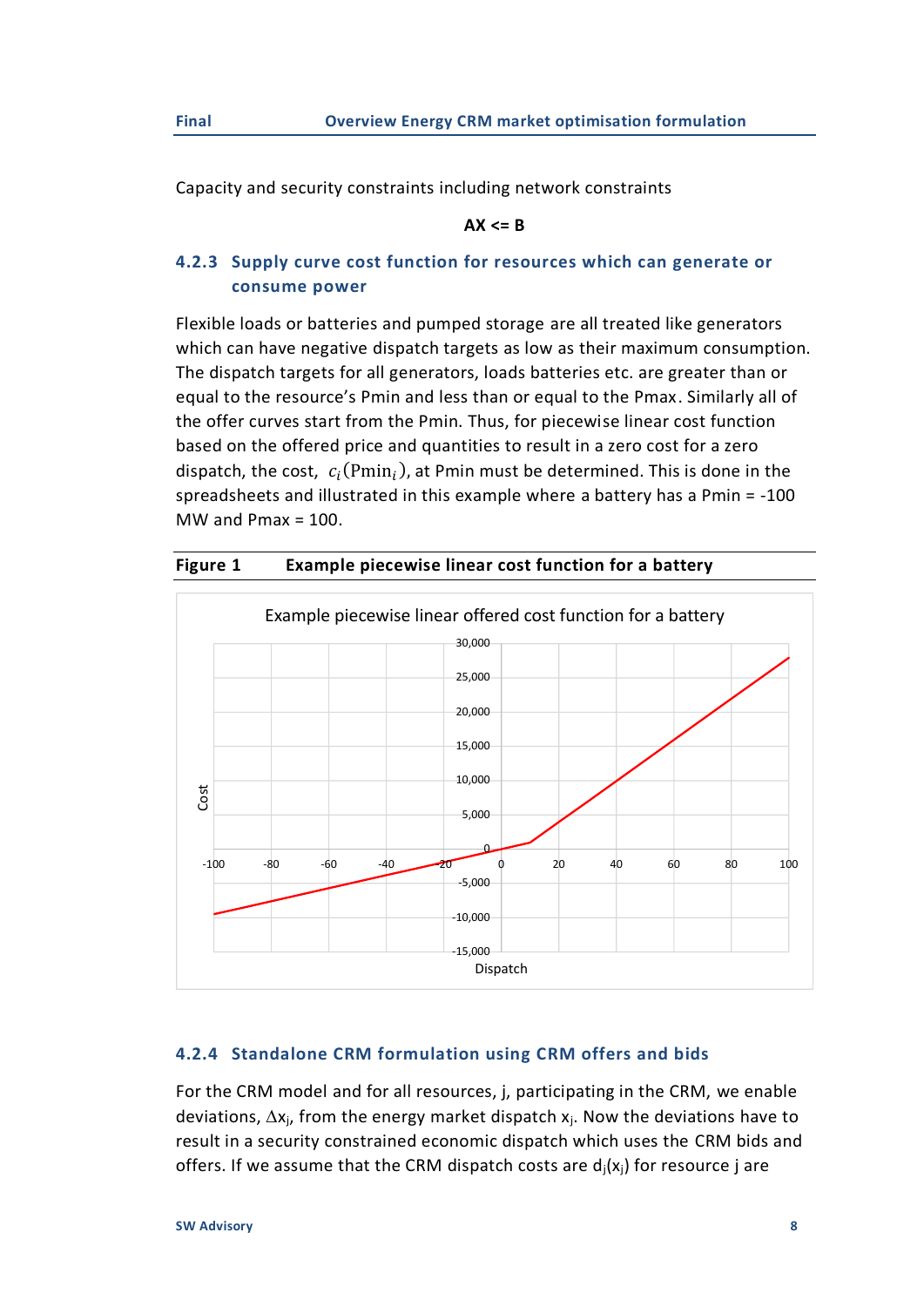based on the CRM bids and offers (monotonic increasing prices in  $x_i$ ) then the formulation for a stand alone CRM optimisation is as follows:

Minimise

$$
\sum_{j \in \text{CRM}} d_j(\mathbf{x}_j + \Delta \mathbf{x}_j) = \mathbf{D}(\mathbf{X} + \Delta \mathbf{X})
$$

Subject to:

CRM deviation limits

lower bound  $\leq \Delta x_i \leq$  upper bound

Regional energy balance

 $\sum_{i \in NEM} (x_i + \Delta x_i) =$ demand = **1'(X+** $\Delta$ **X)** 

Note that  $\Delta x_i$ =0 for non CRM participating resources

This means that  $\sum \Delta x_i = 0$  if we ignore inter-regional losses

Capacity and security constraints

$$
A(X + \Delta X) \leq B
$$

Now a participant at any time may avoid being dispatched away from their energy target,  $x_j$ , by setting lower and upper deviation bounds for their CRM deviations,  $\Delta x_j$ , to zero or by not participating in the CRM.

Note that if a resource, *j*, does not participate in the CRM,  $\Delta x_i = 0$  and  $d_i(x_i +$  $\Delta x_i$ ) is set to zero in the objective function.

### **4.2.5 Co-optimised energy and CRM**

In order to co-optimise CRM with energy all that is required is to combine the two optimisations via including their two objective function costs in the one objective function and combining their constraints. Thus, the co-optimised formulation is:

Minimise

$$
\sum_{i \in NEM} c_i(\mathbf{x}_i) + \sum_{j \in CRM} d_j(\mathbf{x}_j + \Delta \mathbf{x}_j) = \mathbf{C}(\mathbf{X}) + \mathbf{D}(\mathbf{X} + \Delta \mathbf{X})
$$

Subject to:

CRM deviation limits

$$
lower bound \leq \Delta x_j \leq upper bound
$$

Regional energy balances

$$
\sum x_i = \text{demand} = \mathbf{1}'\mathbf{X}
$$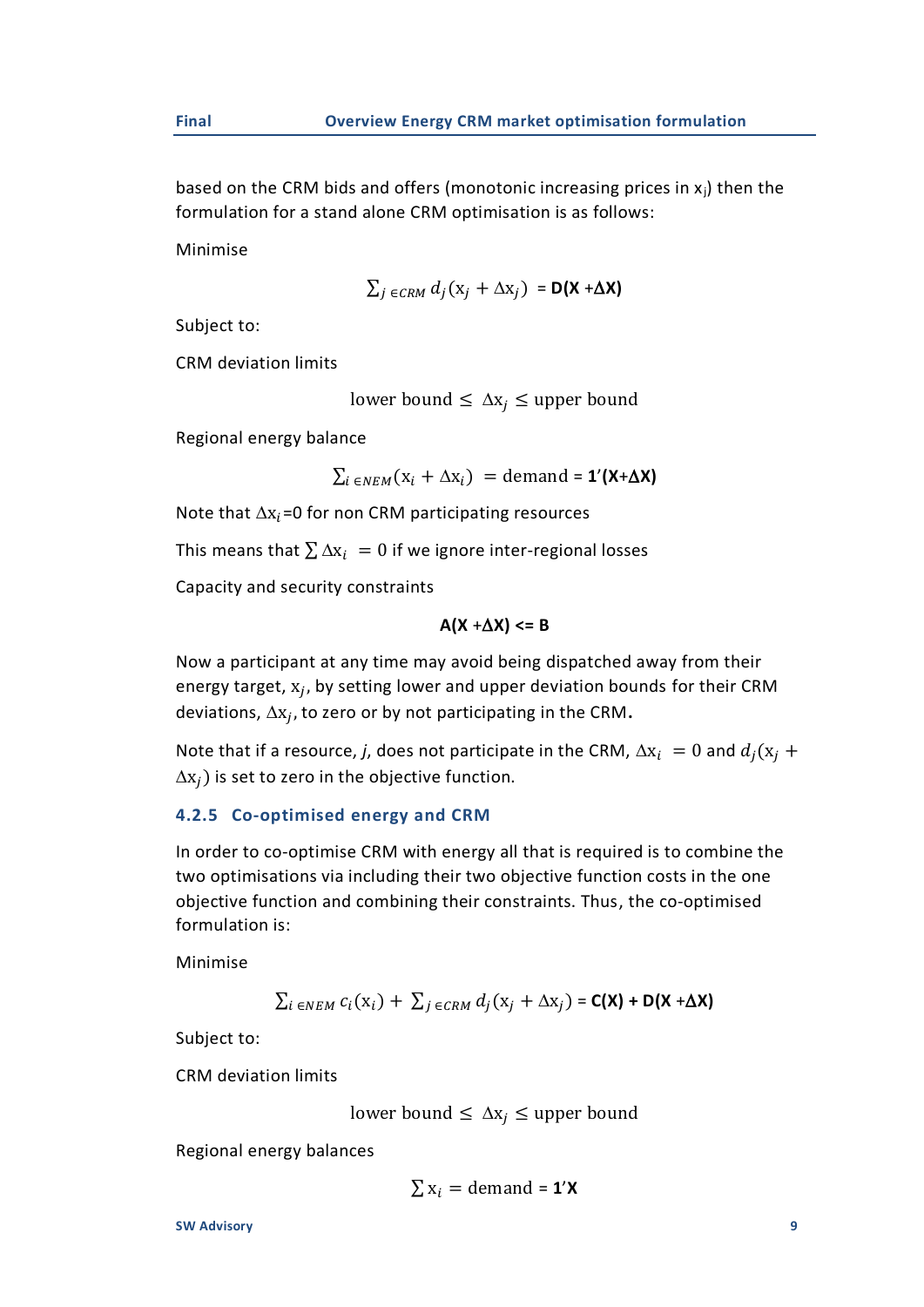$$
\sum(x_i + \Delta x_i) = \text{demand} = \mathbf{1}'(\mathbf{X} + \Delta \mathbf{X})
$$

Note that  $\sum \Delta x_i = 0$  and  $\Delta x_i = 0$  for non CRM participating resources

Capacity and security constraints

**AX <= B**

$$
A(X + \Delta X) \leq B
$$

Since  $c_i(x_i)$  and  $d_i(y_i)$  are piecewise linear convex functions then any linear combination of these functions will be convex hence **C(X) + D(X** +**X)** is convex.

Note that in the co-optimisation of energy and CRM framework, the inclusion of the CRM market can influence the energy market dispatch, particularly, if the maximum CRM deviations are limited to small changes. This is like the cooptimisation of FCAS influencing energy market dispatches.

## **4.3 Settlement of energy and CRM dispatch**

#### <span id="page-9-0"></span>**4.3.1 Introduction**

Market participants' actual physical dispatch is the combination of the energy and CRM dispatch.

The energy market revenues are based on the RRP and the energy dispatched quantities. Both generators and Market Customers are settled at these prices. The CRM revenues are based on the CRM marginal prices for each node (the nodal CRM prices or CRM LMPs) times the deviation quantities,  $\Delta x_i$ . Note that the deviation quantities can be either positive or negative. AEMO would settle the congestion relief market. The combined energy and CRM settlement, assuming that a dispatchable resource met its dispatch targets, would be: Energy and CRM revenue =  $x_i$  x RRP +  $\Delta x_i$ . x LMP

## **4.3.2 Settlements in terms of buying and selling congestion relief**

Even though the congestion relief market is settled by AEMO, a useful way of thinking about it is that congestion relief buyers pay congestion relief providers the local congestion relief price for the volume of congestion relief provided. This thinking can be illustrated by rearranging the settlement calculation above to the one below:

Energy and CRM revenue =  $(x_i + \Delta x_i)$  x RRP +  $\Delta x_i$  x (LMP<sub>i</sub> - RRP)

Using this settlement calculation, if we assume that the RRP is greater than the LMP<sub>i</sub> then if a generator increases its output,  $\Delta x_i$  is positive then it will have to pay  $\Delta x_i$  x (LMP<sub>i</sub> - RRP) for congestion relief. If a generator decreases its output,  $\Delta x_i$  is negative then it will get paid  $\Delta x_i$  x (LMP<sub>i</sub> - RRP) for congestion relief.

**SW Advisory 10**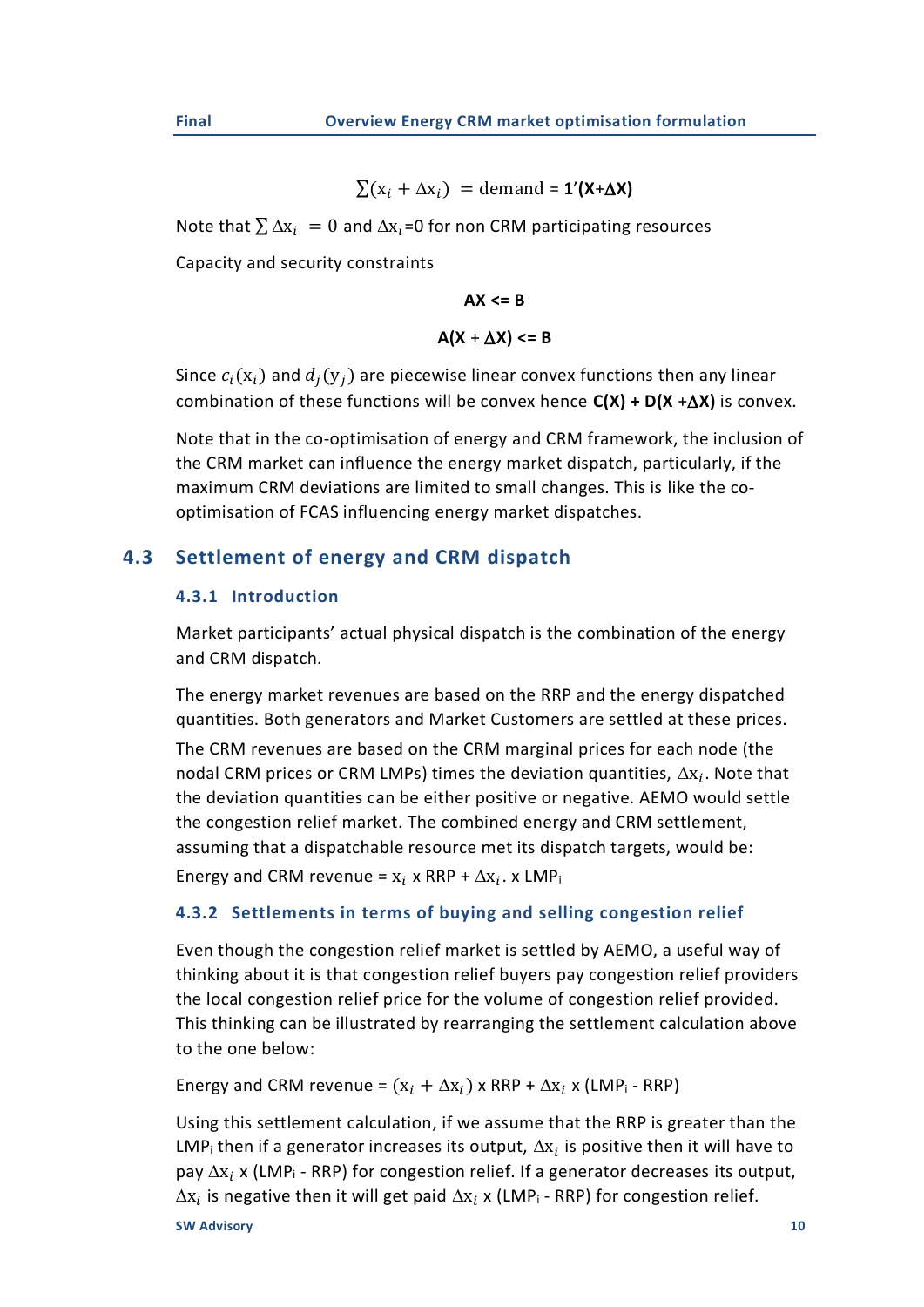## **4.3.3 Settlement of metered quantities**

There are two main options for the settlement for metered quantities. These are:

• Metered energy priced at RRP

Under this option the settlements would be: Energy and CRM revenue = metered energy x RRP +  $\Delta$ x<sub>i</sub> x (LMP<sub>i</sub> - RRP)

- = (metered energy  $\Delta \mathbf{x}_i$ ) x RRP +  $\Delta \mathbf{x}_i$  x LMP $_i$
- Metered energy priced at CRM nodal price Under this option the settlements would be:
	- Energy and CRM revenue
	- = metered energy x  $LMP_i + x_i$  (RRP LMP<sub>i</sub>)
	- = (metered energy  $\mathbf{x}_i$ ) x LMP<sub>i</sub> +  $\mathbf{x}_i$  x RRP

If the dispatchable resource follows its energy and CRM targets then both settlement options result in the same combined energy and CRM revenue.

The first option is analogous to what happens with FCAS and is the preferred model.

## **4.4 Outline of an incs and decs CRM model**

<span id="page-10-0"></span>An incs and decs CRM model uses cost functions for increases and decreases of generation (a decrease in consumption). All of the security constraints remain the same the only difference is the model uses a monotonic increasing piecewise linear cost function based on the deviations from the NEM energy market dispatch. The new objective function is:

Minimise

$$
\sum c_i(\mathbf{x}_i) + \sum f_j(\Delta \mathbf{x}_j) = \mathbf{C}(\mathbf{X}) + \mathbf{F}(\Delta \mathbf{X})
$$

Again, the objective function is a piecewise linear cost function which is convex.

To ensure full coverage of the possible deviations the cost functions need to be defined for the maximum range of deviations, that is, deviating from the maximum possible output (Pmax) down to the minimum possible output (Pmin) which could be negative for a storage plant and from the Pmin to Pmax:

 $-(Pmax - Pmin) \leq \Delta x_i \leq Pmax - Pmin$ 

This range of changes can be narrowed to zero though the use of the CRM deviation limits

lower bound  $\leq \Delta x_i \leq$  upper bound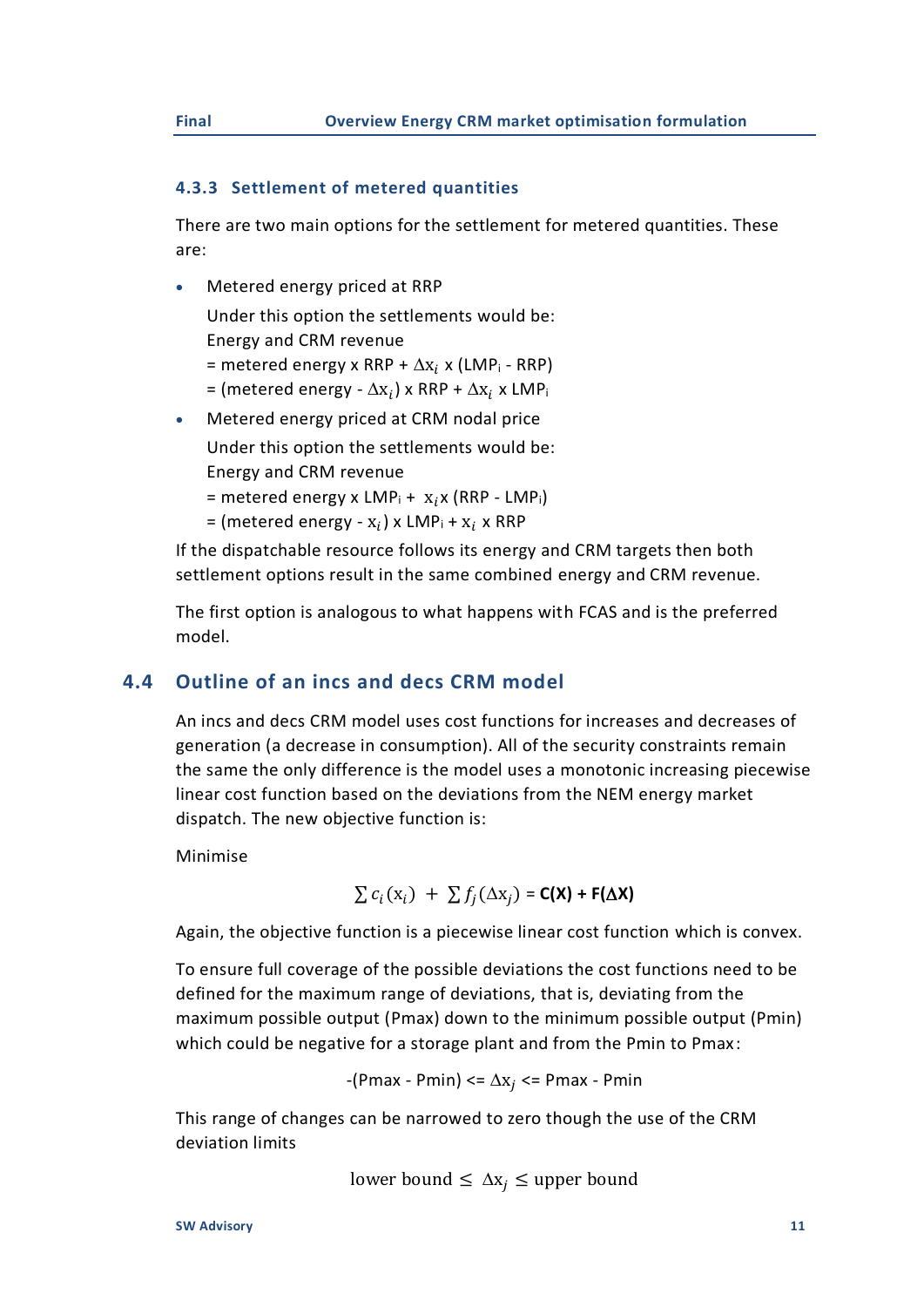## <span id="page-11-0"></span>**5 Outline of Co-optimisation Model for Examples**

## **5.1 Management of network constraints in NEMDE**

<span id="page-11-1"></span>NEMDE uses generic constraints to model network flows pre and post contingencies and associated security requirements. NEMDE in effect uses a DC load flow (linear approximation) of transmission power flows. Within regions losses are not modelled. The MLFs are just used as price multipliers. In a DC load flow approximation, power flows on a line, i, from bus k to l can be approximated in terms of line susceptances,  $b_i$ , and voltage phase angle differences between the start and end of the line.

 $F_i = -b_i (\theta_k - \theta_l)$ 

Alternatively, these flows can be approximated in terms of the nodal injections (net generation – load at bus),  $P(i) = G(i) - L(i)$ , and power transfer distribution factors (PTDFs), also called power injection shift factors (PISFs) or shift factors  $a_i$ , giving equations like:

 $F_i = \sum a_i P(i)$ 

Thus, the steady state thermal constraint on power flows could be written as

-rating  $\leq$  F<sub>i</sub> $\leq$  rating

Or

-rating  $\leq$   $\sum a_i P(i)$   $\leq$  rating

-rating +  $\sum a_i L(i) \leq \sum a_i G(i) \leq$  rating +  $\sum a_i L(i)$ 

To make the above constraint accurate requires the use of the nodal loads. However, since in the NEM, nodal forecasts are not used the nodal loads are essentially approximated via proportions of the regional loads. This can lead to inaccuracies which is why many thermal constraints have been set up as feedback constraints which use the current SCADA measurements for line flows and actual generation to approximate the constraint around its current operating point.

The post contingent power flows on line i following a forced outage on line j can be determined using the same DC load flow approximation model to determine line outage distribution factors (LODFs) to calculate the post contingent power flow

 $F^*$ <sub>i</sub> = F<sub>i</sub> + k(i,j) F<sub>i</sub>

This leads to the post contingent thermal constraint on power flows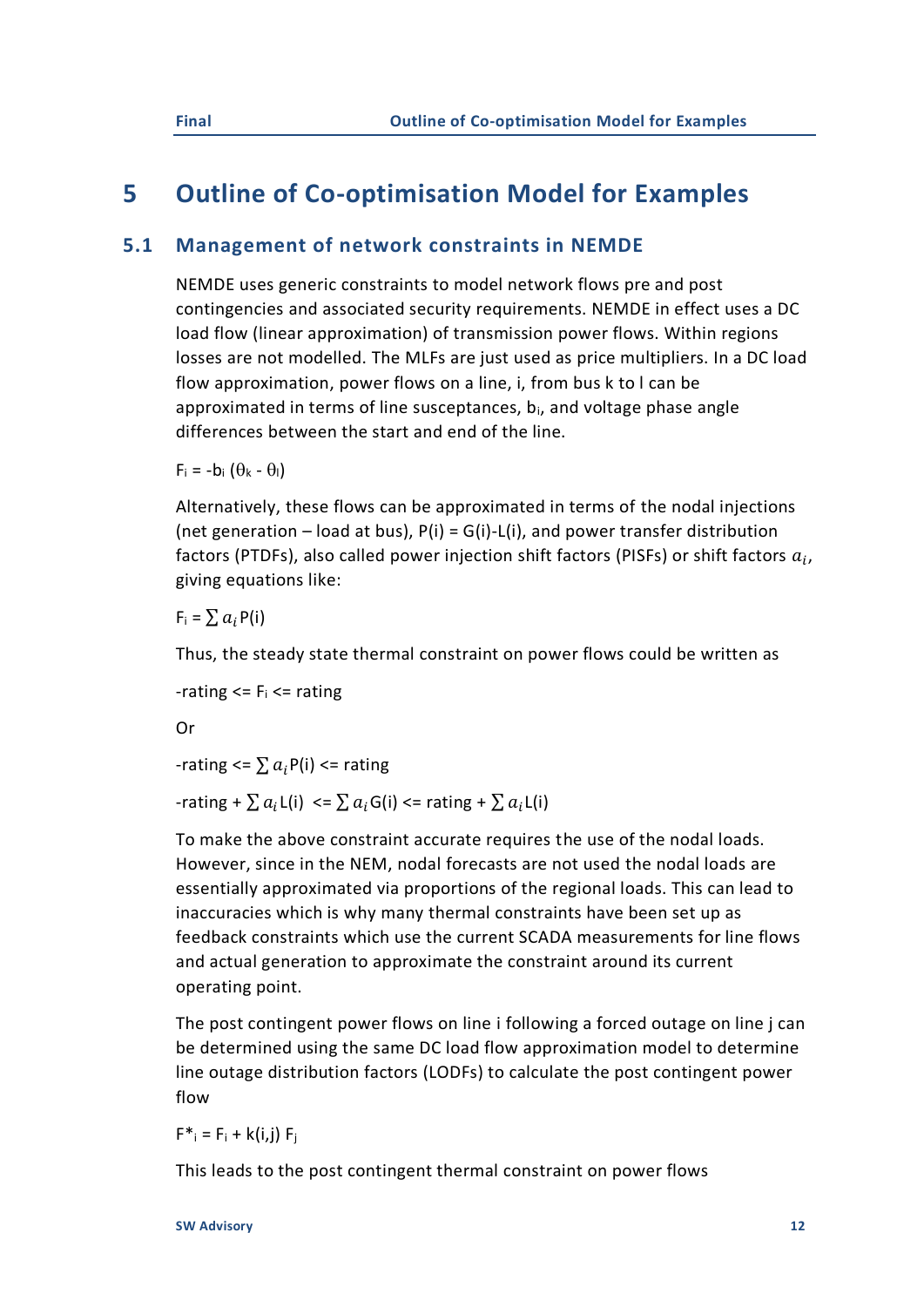-short term rating  $\leq$   $F^*$   $\leq$  short term rating

Thermal, voltage and stability constraints can be written with explicit power flow terms as above or can have these terms eliminated and only be written in terms of nodal injections and in turn these can be rewritten in terms of dispatchable terms on the left hand side (LHS) of the equations and the nodal loads moved to the right hand side (RHS).

## **5.2 Spreadsheet models**

## <span id="page-12-0"></span>**5.2.1 Introduction**

For convenience the spreadsheets explicitly model the power flows on lines and use constraints on these line flows. This is largely equivalent to NEMDE's approach of using generic constraints but does not require the calculation of new PTDFs (PISFs) for a change in network topology or outages.

The spreadsheet models allow for up to 20 dispatchable resources (8 dispatchable generators, 4 PV generators, 4 wind generators and 4 batteries), 7 nodes/buses and 9 lines/branches. The resources can be allocated to any of the buses and the lines can be set up to connect any two buses.

The initial network topology for some of the examples is presented in [Figure 2.](#page-13-0) For some of the examples the network is simplified by changing the connection status for some lines and resources to disconnected and setting the nodal loads to zero.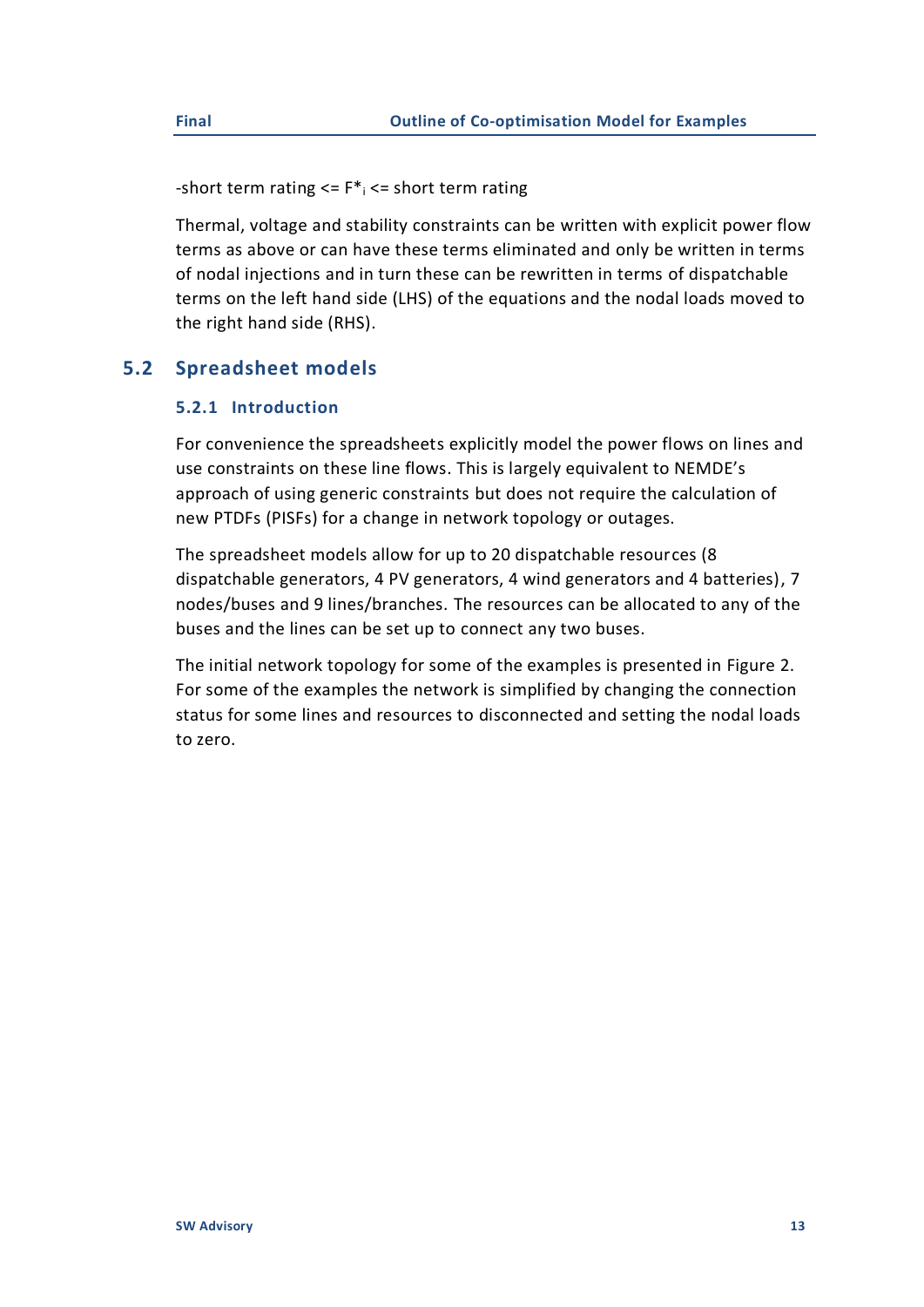

<span id="page-13-0"></span>**Figure 2 Network topology used in some of the examples**

The spreadsheets use to following colours for inputs, calculations, decision variables etc.

| Input data static                                 |
|---------------------------------------------------|
| Input data dynamic                                |
| Calculated value based on input data              |
| <b>Decision variable</b>                          |
| Calculated value based on decision variable value |
| Objective value                                   |
| <b>Shadow price</b>                               |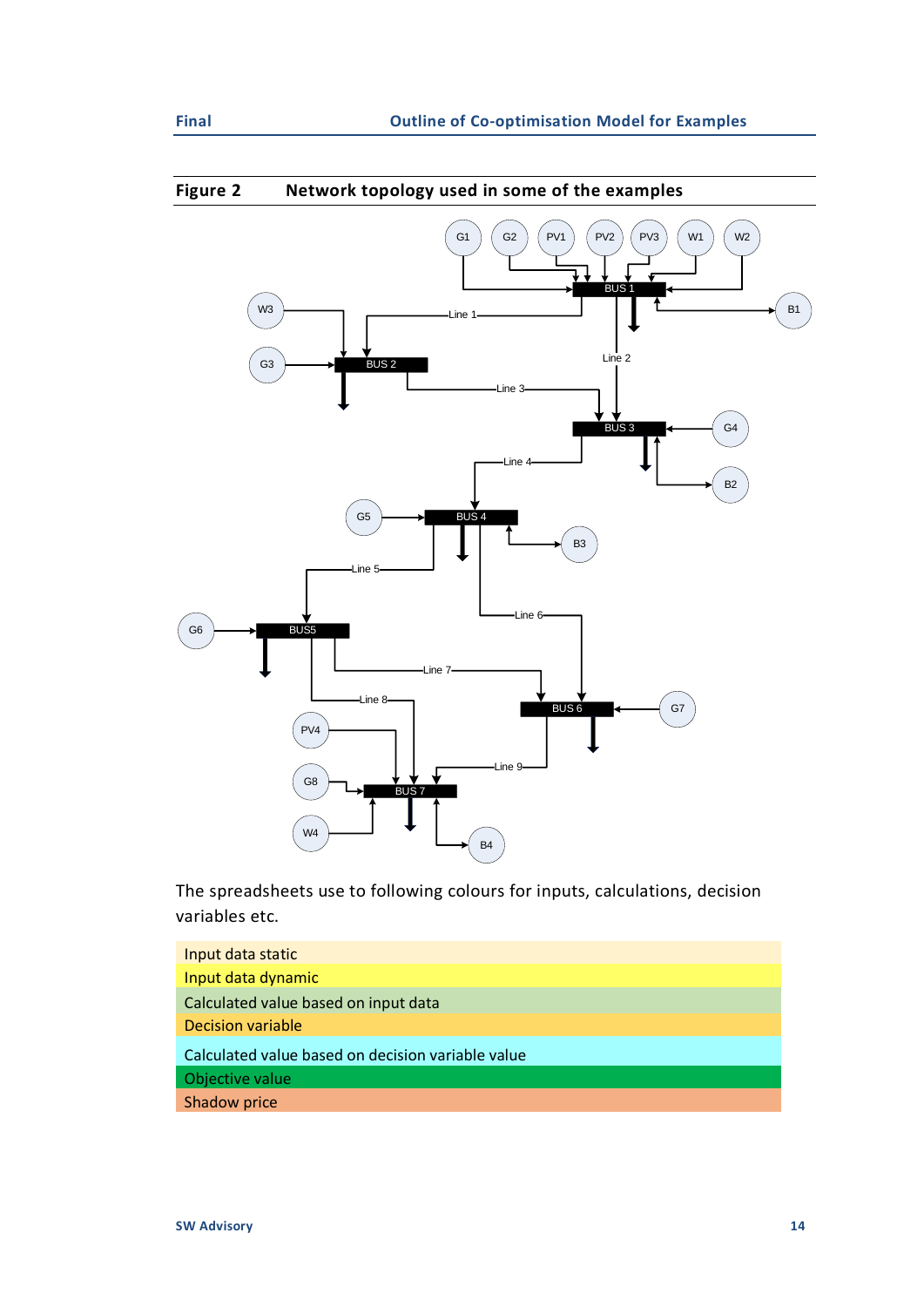## **5.2.2 Generators and dispatchable loads/batteries**

The dispatch of loads and battery charging is modelled as a generator with a negative power output. The model for batteries allows for "generation" to be positive or negative. Thus, a battery charging at a rate of 100MW will appear to have a dispatch target of -100MW. Under this arrangement the offers for dispatch of generation start from Pmin and in the case for a battery this could be -100 MW. This has made the modelling easier but requires care in determining the dispatch targets and dispatch costs. The actual implementation of batteries, dispatchable loads and pumped storage could be different in NEMDE but this model is quite adequate at demonstrating the CRM.

The generator and dispatchable load/battery input data consist of:

- Node/bus connection point
- Minimum power (Pmin) can be negative for a battery or load
- Maximum power output (Pmax)
- Connection status (1 if connected 0 if disconnected) which reduces the operational Pmin and Pmax to zero if a unit is not connected
- SRMC/opportunity cost (used in "profit" calculations)
- Quantities and prices for energy and CRM offers and bids
- Maximum increases and decreases in output due to CRM (can be set to zero to remove participation in CRM)

The generator and dispatchable load decision variables (dispatchable variables / left hand side variables) consist of:

• The dispatch of the two offered price bands for energy and the two offered price bands for the CRM.

The generator and dispatchable load output calculations consist of:

- Sum of dispatched energy offers
- Energy dispatch = sum of dispatched energy offers  $+$  Pmin (this is to cater for the combined charging and discharging model which is being used rather than separate charging and discharging models and dispatch)
- CRM deviation dispatch
- Energy dispatch cost = energy cost/revenue at Pmin + cost of dispatched energy offers,  $\sum c_i(x_i)$ , this calculation is to cater for the combined charging and discharging model)
- CRM gross cost (cost of energy dispatch + CRM deviations) priced at CRM offer prices + CRM cost/revenue at Pmin,  $\sum d_i(x_i + \Delta x_i)$ , again this calculation is to cater for a combined charging and discharging model.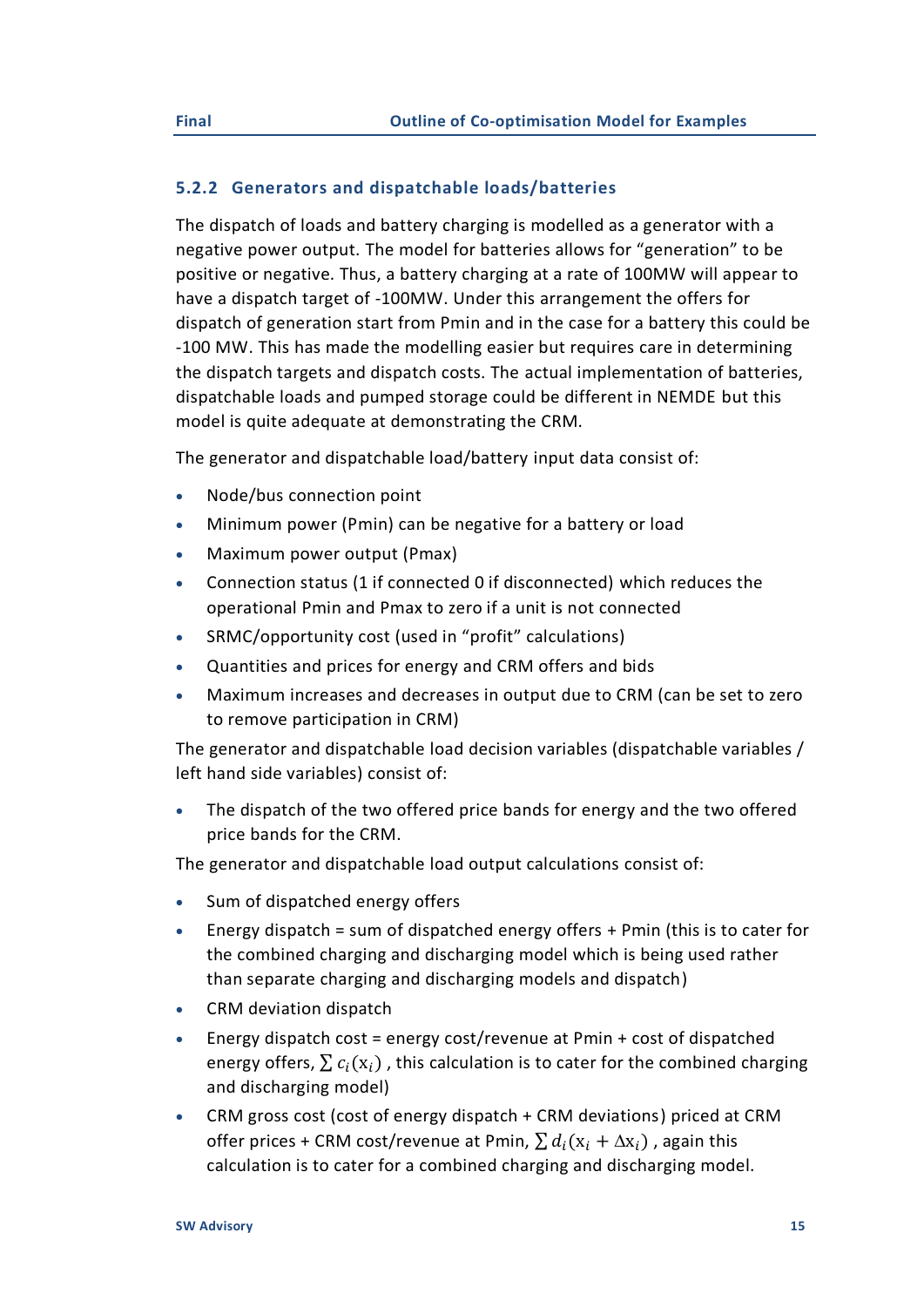- The sum of the energy dispatch costs and the CRM gross cost plus the constraint violation penalties are the basis of the objective function which is to minimise costs.
- The energy revenues of dispatchable resources are based on the regional prices times the energy dispatched quantities
- The CRM revenues are based on the CRM marginal prices for each node times the deviation quantities.
- The various "profits" are based on the revenues minus the dispatched amounts times there SRMC/opportunity costs.

## **5.2.3 Bus information**

The bus input comprises the nodal load forecasts, the minimum and maximum voltage phase angles and the nodal violation penalties which deal with any shortfalls of supply at any bus.

The decision variables for each bus are the voltage phase angles and the nodal violation quantities for both the energy and CRM dispatches.

Calculated bus information includes the bus generation, bus exports and bus imports for the energy and CRM dispatches.

The optimisation provides the nodal shadow prices (marginal costs) for the nodal energy balances for both the energy and CRM dispatches. The regional reference price is the nodal price for the regional reference node for the energy dispatch.

### **5.2.4 Branch information**

The branch information comprises network information for transmission lines, transformers etc.

The branch input data consist of:

- Connection status.
- 'from bus' and 'to bus'
- Branch resistance and reactance
- Continuous rating

The branch flows are calculated from the phase angle difference between the 'from bus' and the 'to bus' and this is done for the energy and CRM dispatches. The branch shadow prices represent the marginal cost of the branch's capacity constraint. This is much the same as the shadow price of a network security constraint in NEMDE.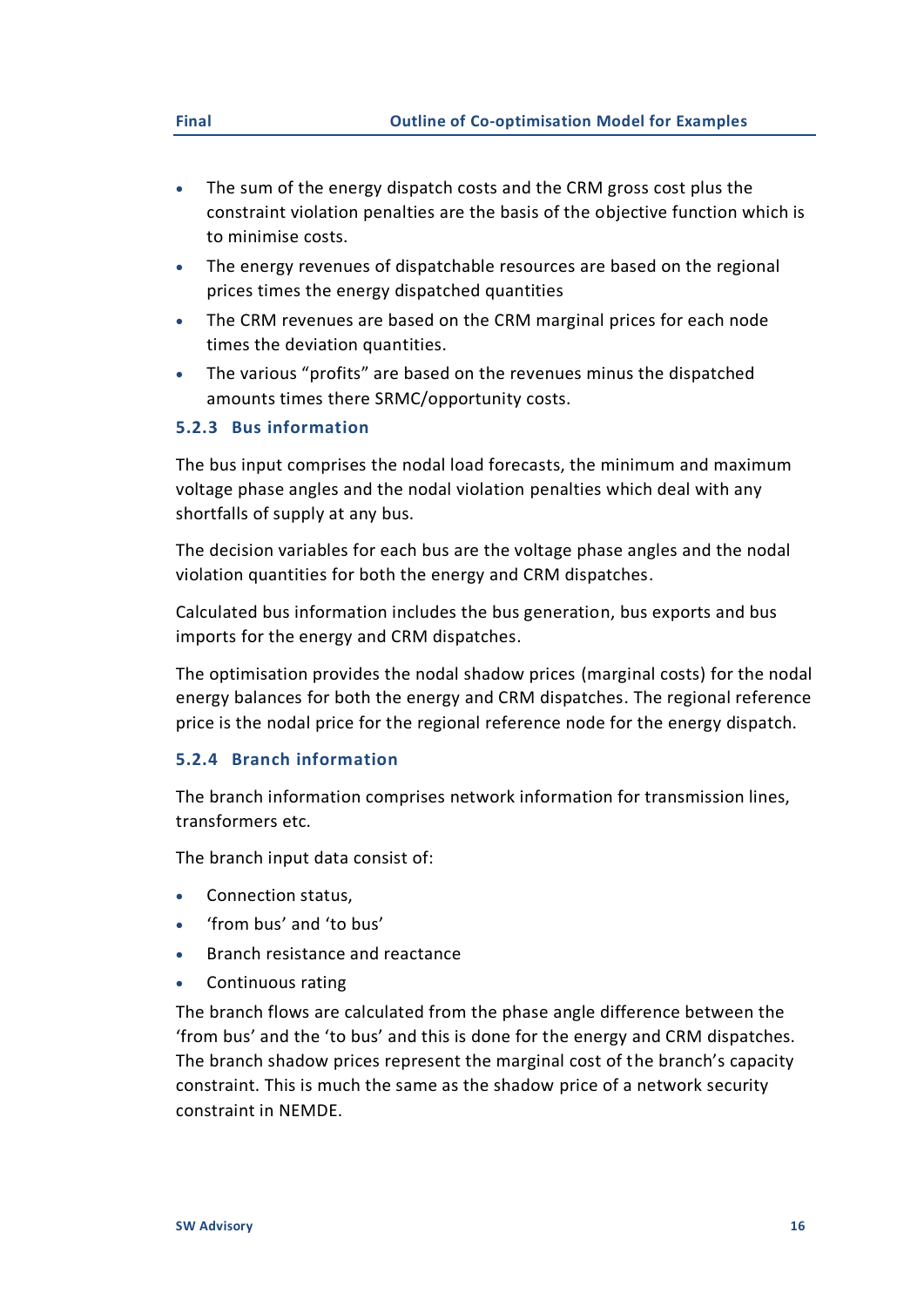## **5.2.5 The optimisation**

The co-optimisation of energy and CRM dispatch uses a linear program. The smaller 2 bus example model can be run just using Excel's Solver. The larger 6 bus models require the use of Open Solver [\(https://opensolver.org/\)](https://opensolver.org/) which is a free open source solver which can be run in Excel and uses the same otimisation model as Excel's Solver, see details in footnote<sup>2</sup> about installing Solver and Open Solver.

The formulation of the optimisation is:

Minimise the total energy, CRM and violation penalty costs

Subject to the following constraints:

- Dispatch of energy and CRM price bands  $>= 0$
- Dispatch of energy price bands <= offered capacity
- Dispatch of CRM price bands <= CRM offered capacity
- Dispatch of energy >= operational Pmin
- Dispatch of energy <= operational Pmax
- CRM deviations >= minimum (negative) deviation
- CRM deviations <= maximum (positive) deviation
- Total energy + CRM dispatch >= operational Pmin
- Total energy + CRM dispatch <= operational Pmax
- Nodal energy violations  $>= 0$
- Nodal CRM energy violations >= 0
- Energy power flows are within line limits
- Energy + CRM power flows are within line limits
- Nodal energy balance
- Nodal energy + CRM balance

The branch power flows are determined from the difference in phase angles and the branch susceptance.

<sup>2</sup> Installation of Excel's Solver and OpenSolver:

<sup>•</sup> To install Excel's Solver: => File => Excel Options => Add-Ins => Manage Excel Add-ins tick Solver Add-inn.

<sup>•</sup> You can download the latest version of OpenSolver from [https://opensolver.org/.](https://opensolver.org/) Note that installing Open Solver can be tricky. In July 2016, Microsoft released an update to Office 365 which prevents OpenSolver from loading unless the .zip file is "unblocked" before the files are extracted. The symptoms are simply that OpenSolver does not appear in the Data tab; there is no error message shown. To fix this, delete your old OpenSolver files (but n ot the downloaded .zip file), right click the downloaded OpenSolver.zip file, choose Properties, and click the Unblock button which will show if the file is blocked. Once the file is unblocked, close the properties dialog, and then un -zip the files and open up OpenSolver.xlam as usual. For more details see <http://opensolver.org/help/> and [https://opensolver.org/installing](https://opensolver.org/installing-opensolver/)[opensolver/.](https://opensolver.org/installing-opensolver/)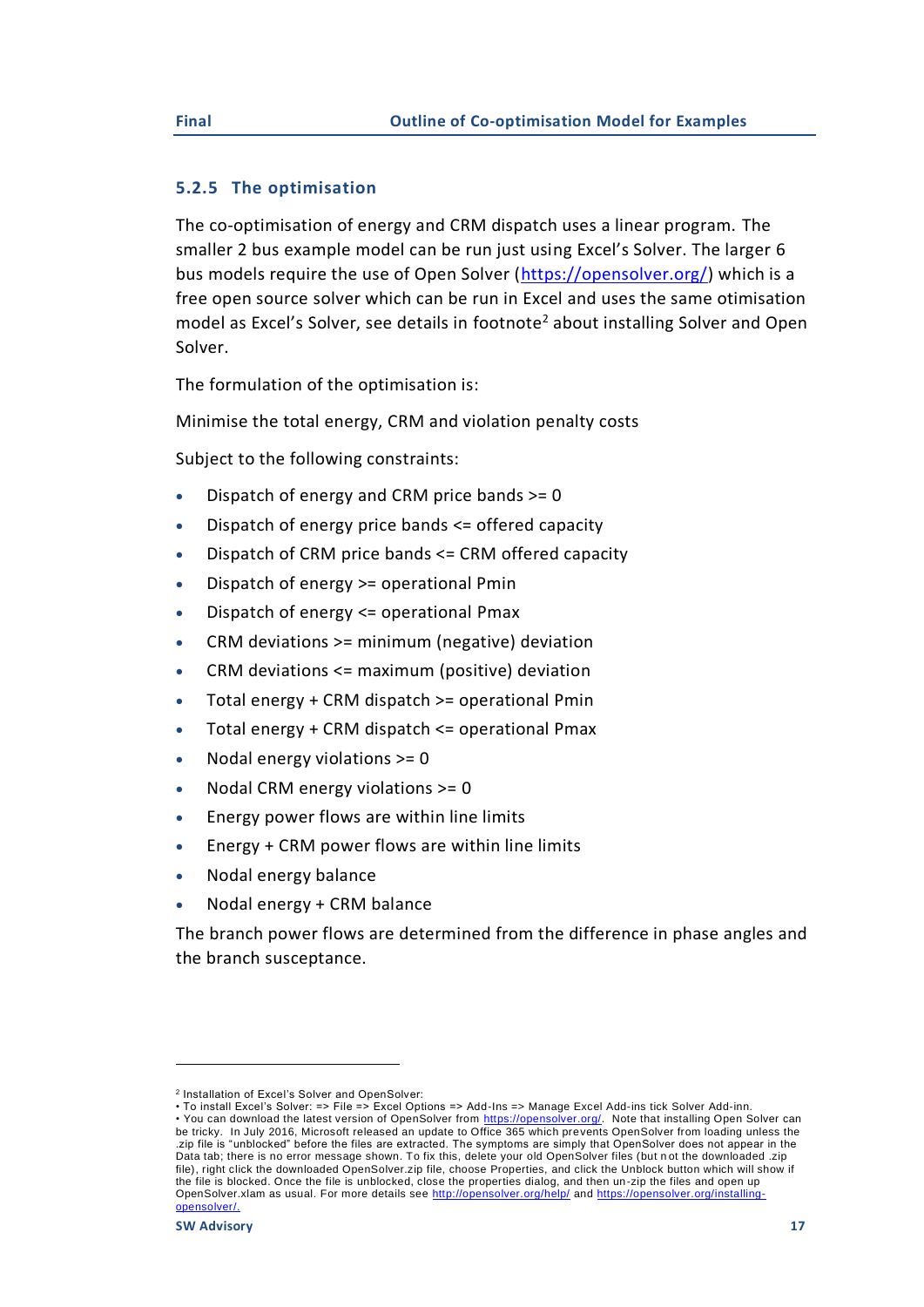## <span id="page-17-0"></span>**6 Two Bus Example**

The two bus example provides a simple illustration of how the CRM could work, see work book "Congestion management model 2 bus final.xlsx". There are ten generators at two nodes. The generators are a mix of dispatchable, PV, wind and batteries and their characteristics are presented in [Table 1](#page-17-1) below.

<span id="page-17-1"></span>

| Table 1         | <b>Dispatchable resources</b> |                        |          |                                   |              |                                       |                   |
|-----------------|-------------------------------|------------------------|----------|-----------------------------------|--------------|---------------------------------------|-------------------|
| <b>Resource</b> | <b>Name</b>                   | <b>Type</b>            | Node/bus | <b>Minimum</b><br>power<br>(Pmin) |              | <b>Maximum</b><br>power (Pmax) status | <b>Connection</b> |
|                 | 1 G1                          | Dispatchable generator |          | $\mathbf{1}$                      | $\mathbf{0}$ | 100                                   | 1                 |
|                 | 2 <sub>62</sub>               | Dispatchable generator |          | $\mathbf{1}$                      | $\mathbf{0}$ | 100                                   | 1                 |
|                 | 3 <sub>63</sub>               | Dispatchable generator |          | $\overline{2}$                    | $\mathbf{0}$ | 100                                   | $\mathbf{1}$      |
|                 | 9 <sub>VI</sub>               | PV generator           |          | $\mathbf{1}$                      | $\Omega$     | 100                                   | 1                 |
|                 | 10 V <sub>2</sub>             | PV generator           |          | 1                                 | $\Omega$     | 100                                   | 1                 |
|                 | 11 V <sub>3</sub>             | PV generator           |          | $\overline{2}$                    | $\Omega$     | 100                                   | $\mathbf{1}$      |
|                 | 13 V <sub>5</sub>             | Wind generator         |          | $\mathbf{1}$                      | $\Omega$     | 100                                   | $\mathbf{1}$      |
|                 | 14 V <sub>6</sub>             | Wind generator         |          | $\mathbf{1}$                      | $\Omega$     | 100                                   | 1                 |
|                 | 17 <sub>B1</sub>              | <b>Battery</b>         |          | 1                                 | $-100$       | 100                                   | 1                 |
|                 | 18 B <sub>2</sub>             | <b>Battery</b>         |          | $\overline{2}$                    | $-100$       | 100                                   | 1                 |

The energy and CRM offers are in [Table 2](#page-17-2) below.

## <span id="page-17-2"></span>**Table 2 Energy and CRM Offers**

|                      |                   | <b>SRMC or</b><br>opportunity offer | <b>Energy</b> | Energy<br>offer       | <b>CRM</b> offer | <b>CRM</b><br>offer<br>quantity | <b>Energy</b> | <b>Energy</b> | <b>CRM</b> | <b>CRM</b> price | CRM max CRM max    |                |
|----------------------|-------------------|-------------------------------------|---------------|-----------------------|------------------|---------------------------------|---------------|---------------|------------|------------------|--------------------|----------------|
| <b>Resource Name</b> |                   | cost                                |               | quantity 1 quantity 2 | quantity 1 2     |                                 | price 1       | price 2       | price 1    | $\overline{2}$   | reduction increase |                |
|                      | 1 <sub>G1</sub>   | 60                                  | 60            | 40                    | 60               | 40                              | 40            | 42            | 60         | 66               | $-500$             | 500            |
|                      | 2 <sub>G2</sub>   | 60                                  | 50            | 50                    | 60               | 40                              | 61            | 62            | 60         | 61               | $-500$             | 500            |
|                      | 3 <sub>63</sub>   | 75                                  | 50            | 50                    | 60               | 40                              | 80            | 82            | 75         | 75               | $-500$             | 500            |
|                      | 9 <sub>VI</sub>   | $-45$                               | 50            | 50                    | 60               | 40                              | $-1,000$      | $-960$        | $-45$      | $-45$            | $-500$             | 500            |
|                      | 10 <sub>V</sub> 2 | $-45$                               | 50            | 50                    | 60               | 40                              | $-1,000$      | $-960$        | $-45$      | $-45$            | $-500$             | 500            |
|                      | 11 V <sub>3</sub> | $-45$                               | 50            | 50                    | 60               | 40                              | $-1,000$      | $-960$        | $-45$      | $-45$            | $\mathbf{0}$       | $\overline{0}$ |
|                      | 13 V <sub>5</sub> | $-45$                               | 50            | 50                    | 60               | 40                              | $-1,000$      | $-960$        | $-45$      | $-45$            | $-500$             | 500            |
|                      | 14 V <sub>6</sub> | $-45$                               | 50            | 50                    | 60               | 40                              | $-1,000$      | $-960$        | $-45$      | $-45$            | $-500$             | 500            |
|                      | 17 B1             | 80                                  | 100           | 100                   | 100              | 100                             | $-1,000$      | 101           | 80         | 81               | $-500$             | 500            |
|                      | 18 <sub>B2</sub>  | 80                                  | 100           | 100                   | 100              | 100                             | 96            | 100           | 81         | 86               | $-500$             | 500            |

In this example the regional reference node is at bus 2 and there is congestion between bus 1 and 2. The RRP is \$100/MWh (the marginal price at bus 2) and the CRM marginal prices are \$61/MWh at bus 1 and \$86/MWh at bus 2. The marginal prices for energy are determined from the shadow prices of the energy balances at the buses and the CRM prices are determined from the shadow prices of the CRM energy balances at the buses.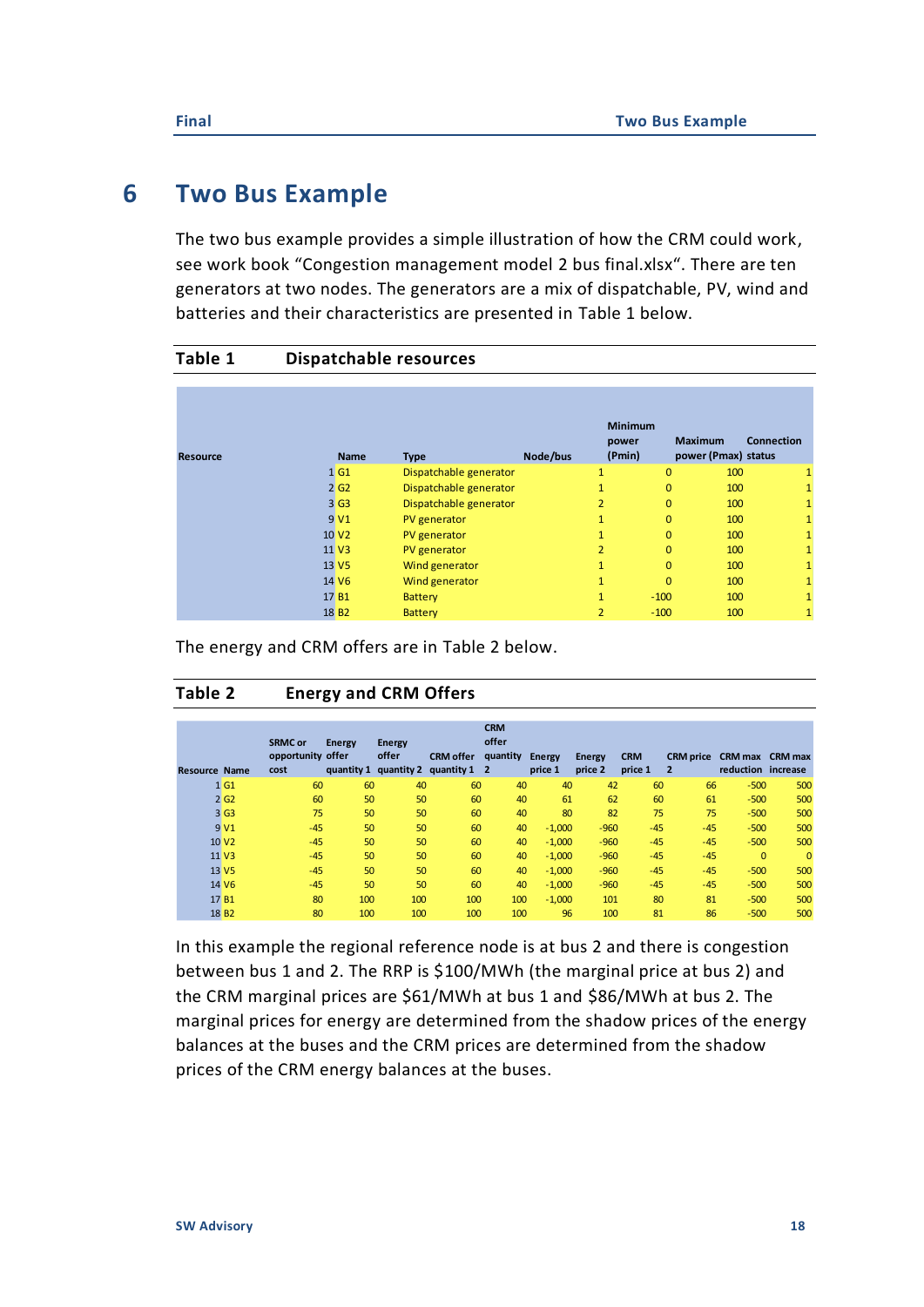#### **Table 3 RRP and CRM Prices**

| Load forecast data |              |                     |                           |                               |                     |
|--------------------|--------------|---------------------|---------------------------|-------------------------------|---------------------|
| <b>BUS</b>         | Region       | nodal load forecast | nodal load violation cost | Nodal price<br>(shadow price) | CRM nodal<br>prices |
|                    |              |                     |                           |                               |                     |
| $\overline{1}$     | 1            | 100                 | 100,000                   | 40.0                          | 61.0                |
| 2                  | $\mathbf{1}$ | 551                 | 100,000                   | 100.0                         | 86.0                |
|                    |              |                     | regional reference price  |                               |                     |
| System (region)    |              |                     | 651 (RRP)                 | 100.0                         |                     |

The energy and CRM dispatches and prices that the resources will receive are in [Table 4](#page-18-0) below. What is interesting to note is that in the CRM dispatch, G1 and G2 have their dispatches increased by a total of 100 MW and the battery has been dispatched to charge for 100 MW.

## <span id="page-18-0"></span>**Table 4 Energy and CRM dispatch and prices**

| <b>Resource Name</b> |                   | Node/bus       | <b>Dispatch</b><br>energy 1 | <b>Dispatch</b><br>energy 2 | <b>Dispatch</b><br>CRM <sub>1</sub> | <b>Dispatch</b><br>CRM <sub>2</sub> | <b>Energy</b><br>dispatch CRM | (adjusted deviations<br>for Pmin) dispatch | Total<br>dispatch | <b>Energy</b><br>"cost" | CRM gross regional<br>"cost" | <b>Energy</b><br>price | <b>CRM</b><br>price |
|----------------------|-------------------|----------------|-----------------------------|-----------------------------|-------------------------------------|-------------------------------------|-------------------------------|--------------------------------------------|-------------------|-------------------------|------------------------------|------------------------|---------------------|
| $\mathbf{1}$         | G <sub>1</sub>    | $\mathbf{1}$   | 50                          | $\mathbf{0}$                | 60                                  | $\mathbf{0}$                        | 50                            | 10                                         | 60                | 2,000                   | 3,600                        | 100                    | 61                  |
|                      | 2 <sub>62</sub>   |                | $\mathbf{0}$                | $\mathbf{0}$                | 60                                  | 30                                  | 0                             | 90                                         | 90                | $\mathbf{0}$            | 5,430                        | 100                    | 61                  |
|                      | 3 <sub>63</sub>   | $\overline{2}$ | 50                          | 50                          | 60                                  | 40                                  | 100                           | $\mathbf{0}$                               | 100               | 8,100                   | 7,500                        | 100                    | 86                  |
|                      | 9 <sub>VI</sub>   | $\mathbf{1}$   | 50                          | 50                          | 60                                  | 40                                  | 100                           | $\mathbf{0}$                               | 100               | $-98,000$               | $-4,500$                     | 100                    | 61                  |
|                      | 10 V <sub>2</sub> | $\mathbf{1}$   | 50                          | 50                          | 60                                  | 40                                  | 100                           | $\mathbf{0}$                               | 100               | $-98,000$               | $-4,500$                     | 100                    | 61                  |
|                      | 11 V3             | $\overline{2}$ | 50                          | 50                          | 60                                  | 40                                  | 100                           | $\mathbf{0}$                               | 100               | $-98,000$               | $-4,500$                     | 100                    | 86                  |
|                      | 13 V <sub>5</sub> | $\mathbf{1}$   | 50                          | 50                          | 60                                  | 40                                  | 100                           | $\mathbf{0}$                               | 100               | $-98,000$               | $-4,500$                     | 100                    | 61                  |
|                      | 14 V <sub>6</sub> | $\mathbf{1}$   | 50                          | 50                          | 60                                  | 40                                  | 100                           | $\mathbf{0}$                               | 100               | $-98,000$               | $-4,500$                     | 100                    | 61                  |
|                      | 17 <sub>B1</sub>  | $\mathbf{1}$   | 100                         | $\mathbf{0}$                | $\mathbf{0}$                        | $\overline{0}$                      | $\mathbf{0}$                  | $-100$                                     | $-100$            | $\mathbf{0}$            | $-8,000$                     | 100                    | 61                  |
|                      | 18 B <sub>2</sub> | $\overline{2}$ | 100                         | $\mathbf{1}$                | 100                                 | $\mathbf{1}$                        | $\mathbf{1}$                  | $\mathbf{0}$                               | 1                 | 100                     | 86                           | 100                    | 86                  |
|                      |                   |                | 550                         | 301                         | 580                                 | 271                                 | 651                           | $\mathbf{0}$                               | 651               | $-479,800$              | $-13,884$                    |                        |                     |

The impact of the CRM co-optimisation has been to result in a more efficient dispatch and increased profitability for some resources.

## **Table 5 Changes in resources "profitability" due to CRM**

|                      |                   |                | <b>Energy</b><br>dispatch<br>(adjusted | <b>CRM</b><br>deviations Total |              | <b>Energy</b><br>regional | Energy       | <b>Energy</b><br>short run | <b>Energy</b> |                  | <b>CRM</b>   | Energy +<br><b>CRM</b><br>dispatch<br>short run Total |        | <b>Total</b><br>profit-<br>energy |
|----------------------|-------------------|----------------|----------------------------------------|--------------------------------|--------------|---------------------------|--------------|----------------------------|---------------|------------------|--------------|-------------------------------------------------------|--------|-----------------------------------|
| <b>Resource Name</b> |                   | Node/bus       | for Pmin)                              | dispatch                       | dispatch     | price                     | revenue      | cost                       | profit        | <b>CRM</b> price | revenue      | cost                                                  | profit | profit                            |
|                      | 1 <sub>G1</sub>   |                | 50                                     | 10                             | 60           | 100                       | 5,000        | 3,000                      | 2,000         | 61               | 610          | 3,600                                                 | 2,010  | 10                                |
|                      | 2 <sub>G2</sub>   |                | $\mathbf{0}$                           | 90                             | 90           | 100                       | $\mathbf{0}$ | $\mathbf{0}$               | $\mathbf{0}$  | 61               | 5,490        | 5,400                                                 | 90     | 90                                |
|                      | 3 G <sub>3</sub>  |                | $\overline{2}$<br>100                  | $\mathbf{0}$                   | 100          | 100                       | 10,000       | 7,500                      | 2,500         | 86               | $\mathbf{0}$ | 7,500                                                 | 2,500  | $\mathbf 0$                       |
|                      | 9 V <sub>1</sub>  |                | 100                                    | $\mathbf{0}$                   | 100          | 100                       | 10,000       | $-4,500$                   | 14,500        | 61               | $\mathbf{0}$ | $-4,500$                                              | 14,500 | $\overline{0}$                    |
|                      | 10 V <sub>2</sub> |                | 100                                    | $\mathbf{0}$                   | 100          | 100                       | 10,000       | $-4,500$                   | 14,500        | 61               | $\mathbf{0}$ | $-4,500$                                              | 14,500 | $\mathbf 0$                       |
|                      | 11 V3             |                | 100                                    | $\mathbf{0}$                   | 100          | 100                       | 10,000       | $-4,500$                   | 14,500        | 86               | $\mathbf{0}$ | $-4,500$                                              | 14,500 | $\overline{0}$                    |
|                      | 13 V <sub>5</sub> |                | 100                                    | $\mathbf{0}$                   | 100          | 100                       | 10,000       | $-4,500$                   | 14,500        | 61               | $\mathbf{0}$ | $-4,500$                                              | 14,500 | $\mathbf{0}$                      |
|                      | 14 V <sub>6</sub> |                | 100                                    | $\mathbf{0}$                   | 100          | 100                       | 10,000       | $-4,500$                   | 14,500        | 61               | $\mathbf{0}$ | $-4,500$                                              | 14,500 | $\overline{0}$                    |
|                      | 17 B1             |                | $\mathbf{0}$                           | $-100$                         | $-100$       | 100                       | $\mathbf{0}$ | $\mathbf{0}$               | $\mathbf{0}$  | 61               | $-6,100$     | $-8,000$                                              | 1,900  | 1,900                             |
|                      | 18 <sub>B2</sub>  | $\overline{2}$ | $\overline{1}$                         | $\mathbf{0}$                   | $\mathbf{1}$ | 100                       | 100          | 80                         | 20            | 86               | $\mathbf{0}$ | 80                                                    | 20     | $\mathbf 0$                       |
|                      |                   |                | 651                                    | $\mathbf{0}$                   | 651          |                           | 65,100       | $-11.920$                  | 77,020        |                  | $\mathbf{0}$ | $-13,920$                                             | 79,020 | 2,000                             |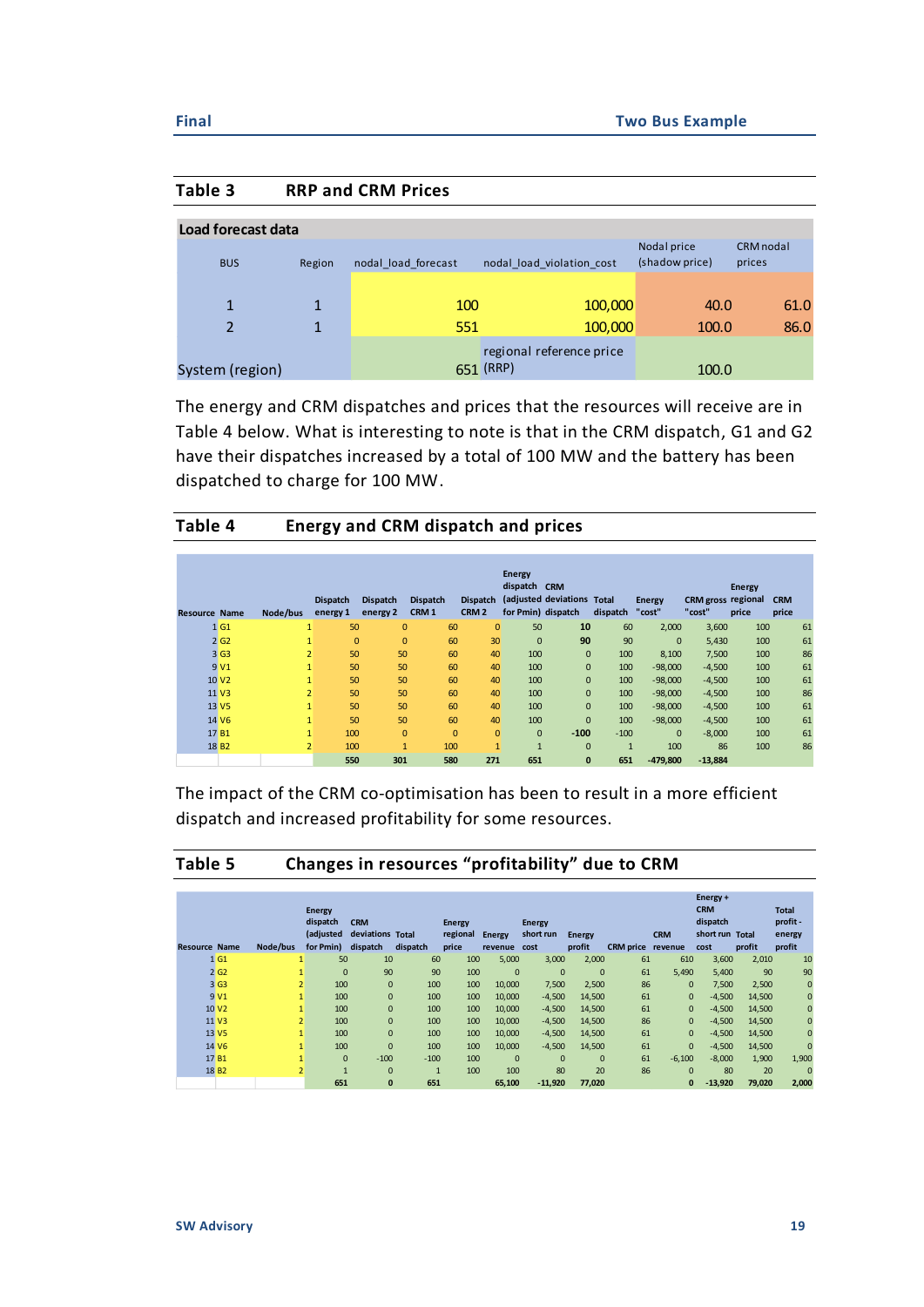## <span id="page-19-0"></span>**7 Four Bus Example**

## **7.1 Four bus example using DC power flow model**

<span id="page-19-1"></span>To illustrate how the CRM model would work with a meshed network (one where there are loop flows) a simple four bus model was constructed, see work book "Congestion management model 4 node final.xlsx", and within it, the spreadsheet "CRM 4 bus network model".

In the four bus example provided, there are 14 generators at four buses (nodes). The generators are a mix of dispatchable, PV, wind and batteries and their characteristics are presented in [Table 6](#page-19-2) below.

|                      |                   |                        |              | <b>Minimum</b> | <b>Maximum</b> |                   |
|----------------------|-------------------|------------------------|--------------|----------------|----------------|-------------------|
|                      |                   |                        |              | power          | power          | <b>Connection</b> |
| <b>Resource Name</b> |                   | <b>Type</b>            | Node/bus     | (Pmin)         | (Pmax)         | status            |
|                      | 1 <sub>G1</sub>   | Dispatchable generator | 1            | $\mathbf 0$    | 100            | 1                 |
|                      | 2 <sub>G2</sub>   | Dispatchable generator | 1            | 0              | 100            | 1                 |
|                      | 3 <sub>63</sub>   | Dispatchable generator | 2            | $\Omega$       | 100            | 1                 |
|                      | 4 G4              | Dispatchable generator | 3            | 0              | 100            | $\mathbf{1}$      |
|                      | 5 <sub>65</sub>   | Dispatchable generator | 4            | $\Omega$       | 100            | $\mathbf{1}$      |
|                      | 9 PV1             | PV generator           | $\mathbf{1}$ | 0              | 100            | $\mathbf{1}$      |
|                      | <b>10 PV2</b>     | PV generator           | 1            | $\mathbf 0$    | 100            | 1                 |
|                      | 11 PV3            | PV generator           | $\mathbf{1}$ | $\Omega$       | 100            | $\mathbf{1}$      |
|                      | 13 W1             | Wind generator         | $\mathbf{1}$ | $\mathbf 0$    | 100            | 1                 |
|                      | 14 W <sub>2</sub> | Wind generator         | $\mathbf{1}$ | 0              | 100            | 1                 |
|                      | 15 W <sub>3</sub> | Wind generator         | 2            | $\Omega$       | 100            | 1                 |
|                      | 17 B1             | <b>Battery</b>         | $\mathbf{1}$ | $-100$         | 100            | 1                 |
|                      | 18 B <sub>2</sub> | <b>Battery</b>         | 3            | $-100$         | 100            | $\mathbf{1}$      |
|                      | 19 <sub>B3</sub>  | <b>Battery</b>         | 4            | $-100$         | 100            | 1                 |

### <span id="page-19-2"></span>**Table 6 Dispatchable resources**

The energy and CRM offers are in [Table 7](#page-19-3) below.

## <span id="page-19-3"></span>**Table 7 Energy and CRM Offers**

|                      |                   |                              | <b>Energy</b> | <b>Energy</b> |                  |                  |               |               |            |            | <b>CRM</b> max |                |
|----------------------|-------------------|------------------------------|---------------|---------------|------------------|------------------|---------------|---------------|------------|------------|----------------|----------------|
|                      |                   |                              | offer         | offer         | <b>CRM</b> offer | <b>CRM</b> offer | <b>Energy</b> | <b>Energy</b> | <b>CRM</b> | <b>CRM</b> | reductio       | <b>CRM</b> max |
| <b>Resource Name</b> |                   | <b>SRMC/opportunity cost</b> | quantity 1    | quantity 2    | quantity 1       | quantity 2       | price 1       | price 2       | price 1    | price 2    | $\mathbf n$    | increase       |
|                      | 1 <sub>61</sub>   | 60                           | 50            | 50            | 60               | 40               | 40            | 42            | 60         | 65         | $-500$         | 500            |
|                      | 2 <sub>G2</sub>   | 60                           | 50            | 50            | 60               | 40               | 60            | 62            | 60         | 60         | $-500$         | 500            |
|                      | 3 <sub>G3</sub>   | 75                           | 50            | 50            | 60               | 40               | 80            | 82            | 75         | 75         | $-500$         | 500            |
|                      | 4 G4              | 76                           | 50            | 50            | 60               | 40               | 100           | 250           | 76         | 83         | $-500$         | 500            |
|                      | 5 G5              | 77                           | 50            | 50            | 60               | 40               | 300           | 1,000         | 77         | 86         | $-500$         | 500            |
|                      | 9 PV1             | $-40$                        | 50            | 50            | 60               | 40               | $-1,000$      | $-960$        | $-40$      | $-40$      | $-500$         | 500            |
|                      | <b>10 PV2</b>     | $-45$                        | 50            | 50            | 60               | 40               | $-1,000$      | $-960$        | $-45$      | $-45$      | $-500$         | 500            |
|                      | <b>11 PV3</b>     | $-42$                        | 50            | 50            | 60               | 40               | $-1,000$      | $-960$        | $-42$      | $-42$      | $-500$         | 500            |
|                      | 13 W1             | $-45$                        | 50            | 50            | 60               | 40               | $-1,000$      | $-960$        | $-45$      | $-45$      | $-500$         | 500            |
|                      | 14 W <sub>2</sub> | $-45$                        | 50            | 50            | 60               | 40               | $-1,000$      | $-960$        | $-45$      | $-45$      | $-500$         | 500            |
|                      | 15 W <sub>3</sub> | $-44$                        | 50            | 50            | 60               | 40               | $-1,000$      | $-960$        | $-44$      | $-44$      | $-500$         | 500            |
|                      | 17 B1             | 81                           | 110           | 90            | 100              | 100              | 95            | 101           | 80         | 81         | $-500$         | 500            |
|                      | 18 B <sub>2</sub> | 82                           | 100           | 100           | 100              | 100              | 96            | 101           | 81         | 86         | $-500$         | 500            |
|                      | 19 <sub>B3</sub>  | 83                           | 100           | 100           | 100              | 100              | 97            | 100           | 83         | 84         | $-500$         | 500            |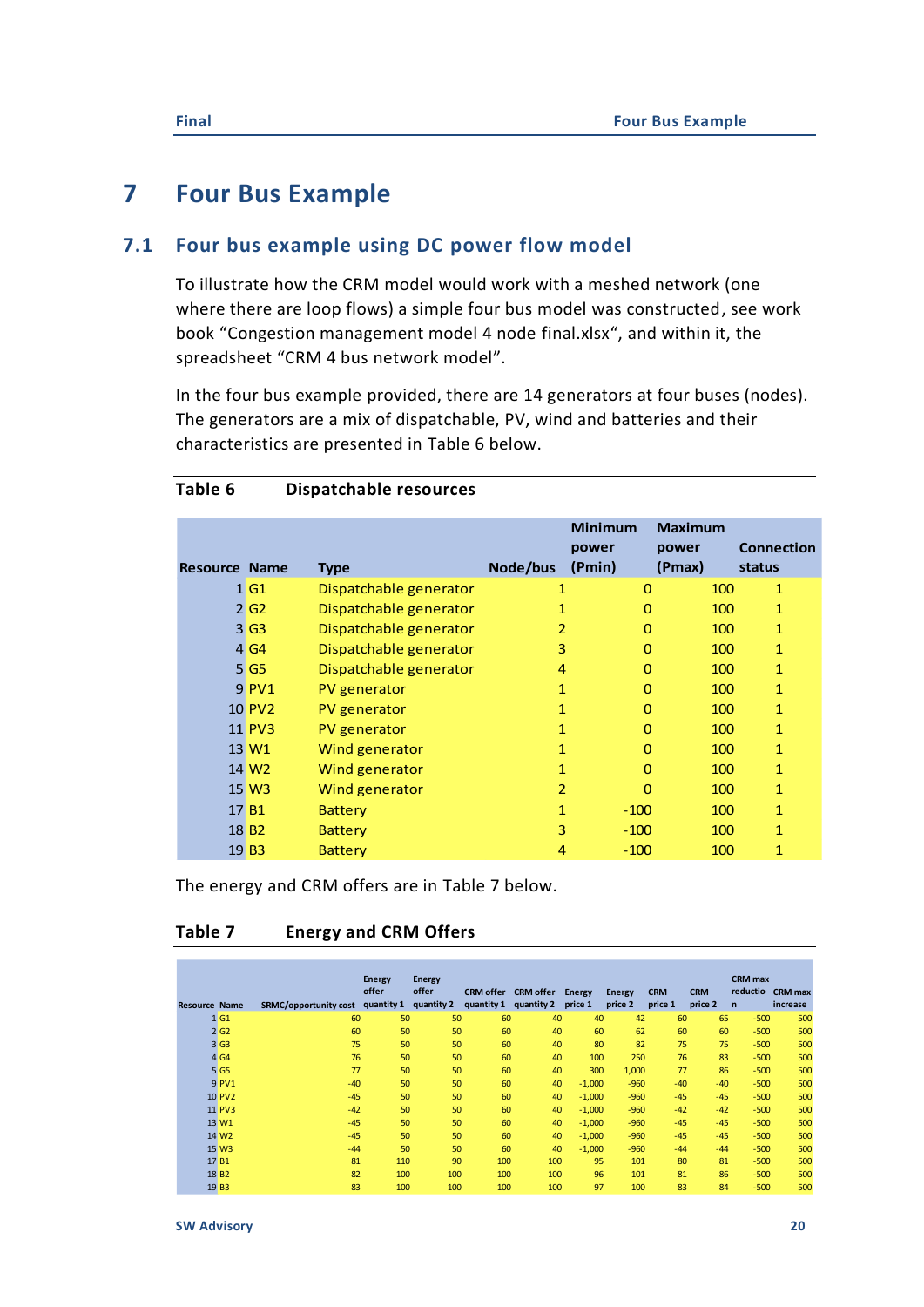In this example the regional reference node is at bus 4 and there is congestion between bus 1 and 3 and bus 3 and 4, that is, the power flows on lines 2 and 4 are at their limits. The RRP is \$1000/MWh (the nodal price for bus 4) and the bus (nodal) energy and CRM marginal prices are presented in [Table 8.](#page-20-0)

<span id="page-20-0"></span>

| Table 8 |                |                | <b>RRP and CRM Prices</b> |                           |                               |                     |
|---------|----------------|----------------|---------------------------|---------------------------|-------------------------------|---------------------|
|         | <b>BUS</b>     | Region         | nodal load forecast       | nodal load violation cost | Nodal price<br>(shadow price) | CRM nodal<br>prices |
|         |                |                |                           |                           |                               |                     |
|         | $\mathbf{1}$   | 1              | 100                       | 100,000                   | 62.0                          | 60.0                |
|         | $\overline{2}$ | $\mathbf{1}$   | 150                       | 100,000                   | 71.5                          | 65.3                |
|         |                |                |                           |                           |                               |                     |
|         | 3              | 1              | 220                       | 100,000                   | 100.0                         | 81.0                |
|         | 4              | $\overline{1}$ | 370                       | 100,000                   | 1,000.0                       | 86.0                |

The energy and CRM dispatches and prices that the resources will receive are in [Table 9](#page-20-1) below. What is interesting to note is that in the CRM dispatch G1 and G2 effectively trade 43 MW of generation with G1 reducing its output and G2 increasing its. The battery B2 increases its charging demand to 48 MW which allows G4 to increase its generation by 48 MW.

<span id="page-20-1"></span>

| Table 9 | <b>Energy and CRM dispatch and prices</b> |  |
|---------|-------------------------------------------|--|
|---------|-------------------------------------------|--|

| <b>Resource Name</b> | Dispatch energy 1 | <b>Dispatch</b><br>energy 2 | <b>Dispatch</b><br>CRM <sub>1</sub> | <b>Dispatch</b><br>CRM <sub>2</sub> | <b>Energy</b><br>dispatch<br>(adjusted<br>for Pmin) | <b>CRM</b><br>deviations<br>dispatch | <b>Total</b><br>dispatch | <b>Energy</b><br>"cost" | <b>CRM</b><br>gross<br>"cost" | <b>Energy</b><br>regional<br>price | <b>CRM</b><br>price |
|----------------------|-------------------|-----------------------------|-------------------------------------|-------------------------------------|-----------------------------------------------------|--------------------------------------|--------------------------|-------------------------|-------------------------------|------------------------------------|---------------------|
| 1 G1                 | 50                | 50                          | 58                                  | $\mathbf{0}$                        | 100                                                 | $-43$                                | 58                       | 4,100                   | 3,450                         | 1,000                              | 60                  |
| 2 <sub>G2</sub>      | 50                | 8                           | 60                                  | 40                                  | 58                                                  | 43                                   | 100                      | 3,465                   | 6,000                         | 1,000                              | 60                  |
| 3 <sub>63</sub>      | $\mathbf{0}$      | $\mathbf{0}$                | $\mathbf{0}$                        | $\overline{0}$                      | $\mathbf 0$                                         | $\overline{0}$                       | $\overline{0}$           | $\mathbf{0}$            | $\mathbf{0}$                  | 1,000                              | 65                  |
| 4 G4                 | 13                | $\mathbf{0}$                | 60                                  | $\overline{0}$                      | 13                                                  | 48                                   | 60                       | 1,250                   | 4,560                         | 1,000                              | 81                  |
| 5 G5                 | 50                | 20                          | 60                                  | 10                                  | 70                                                  | $\mathbf{0}$                         | 70                       | 35,000                  | 5,480                         | 1,000                              | 86                  |
| 9 PV1                | 50                | 50                          | 60                                  | 40                                  | 100                                                 | $\mathbf{0}$                         | 100                      | $-98,000$               | $-4,000$                      | 1,000                              | 60                  |
| <b>10 PV2</b>        | 50                | 50                          | 60                                  | 40                                  | 100                                                 | $\mathbf{0}$                         | 100                      | $-98,000$               | $-4,500$                      | 1,000                              | 60                  |
| <b>11 PV3</b>        | 50                | 50                          | 60                                  | 40                                  | 100                                                 | $\mathbf{0}$                         | 100                      | $-98,000$               | $-4,200$                      | 1,000                              | 60                  |
| 13 W1                | 50                | 50                          | 60                                  | 40                                  | 100                                                 | $\mathbf{0}$                         | 100                      | $-98,000$               | $-4,500$                      | 1,000                              | 60                  |
| 14 W <sub>2</sub>    | 50                | 50                          | 60                                  | 40                                  | 100                                                 | $\mathbf{0}$                         | 100                      | $-98,000$               | $-4,500$                      | 1,000                              | 60                  |
| 15 W <sub>3</sub>    | 50                | 50                          | 60                                  | 40                                  | 100                                                 | $\mathbf{0}$                         | 100                      | $-98,000$               | $-4,400$                      | 1,000                              | 65                  |
| 17 <sub>B1</sub>     | $\mathbf{0}$      | $\mathbf{0}$                | $\mathbf{0}$                        | $\overline{0}$                      | $-100$                                              | $\overline{0}$                       | $-100$                   | $-9,500$                | $-8,000$                      | 1,000                              | 60                  |
| 18 B <sub>2</sub>    | 100               | $\overline{0}$              | 53                                  | $\overline{0}$                      | $\mathbf{0}$                                        | $-48$                                | $-48$                    | $\mathbf{0}$            | $-3,848$                      | 1,000                              | 81                  |
| 19 <sub>B3</sub>     | 100               | 100                         | 100                                 | 100                                 | 100                                                 | $\mathbf{0}$                         | 100                      | 10,000                  | 8,400                         | 1,000                              | 86                  |
| 20 B4                | $\Omega$          | $\Omega$                    | $\Omega$                            | $\Omega$                            | $\mathbf{0}$                                        | $\mathbf{0}$                         | $\overline{0}$           | $-9,800$                | $-6,900$                      | 1,000                              | 100,000             |
|                      | 663               | 478                         | 750                                 | 390                                 | 840                                                 | $\bf{0}$                             | 840                      | $-553,485$              | $-16,958$                     |                                    |                     |

The impact of the CRM co-optimisation has been to result in a more efficient dispatch and increased profitability for some resources.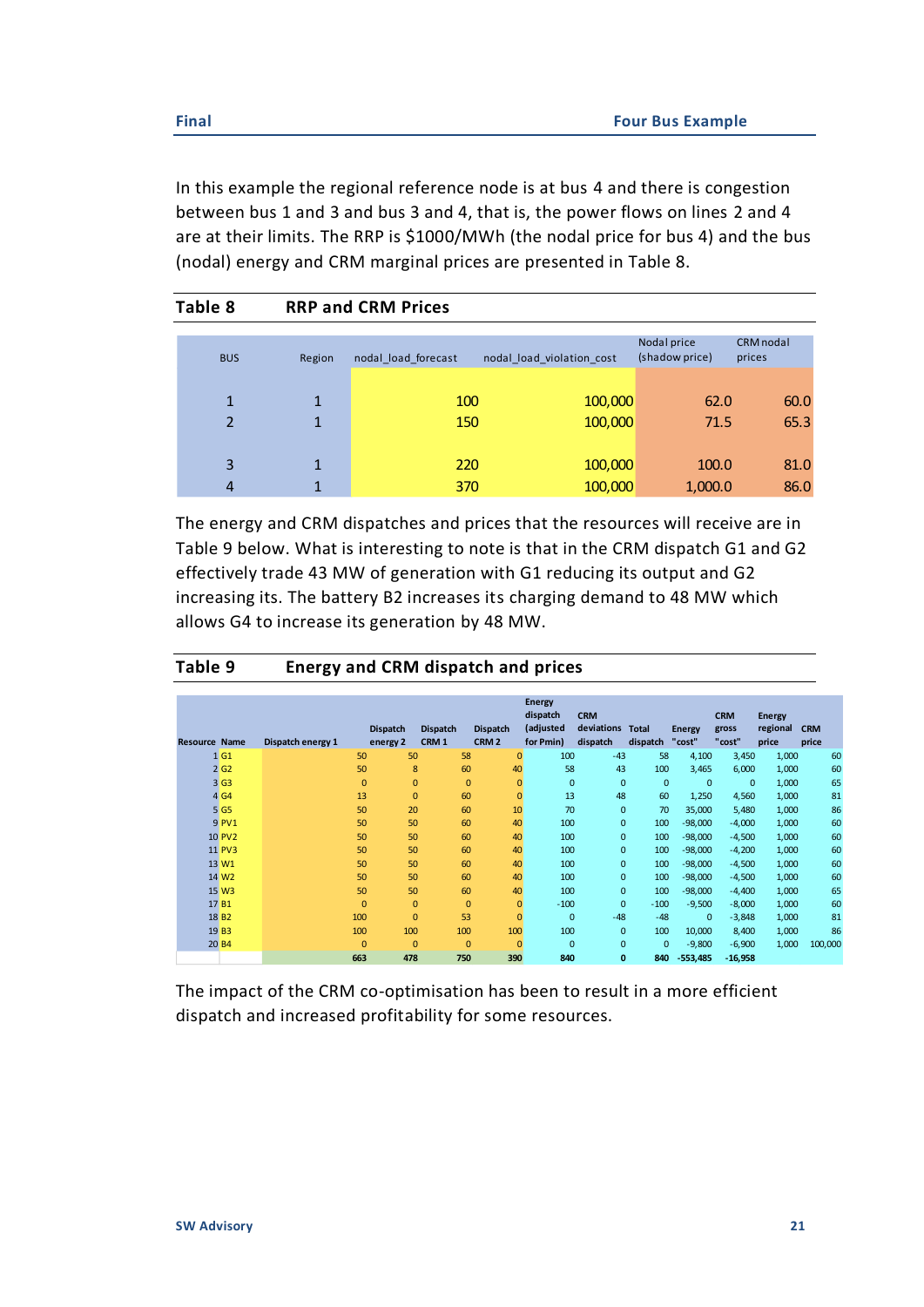| Table 10<br>Changes in resources "profitability" due to CRM |                      |          |  |                                              |                                      |                          |                             |                          |                                           |          |                     |    |                       |                                                               |          |                                             |
|-------------------------------------------------------------|----------------------|----------|--|----------------------------------------------|--------------------------------------|--------------------------|-----------------------------|--------------------------|-------------------------------------------|----------|---------------------|----|-----------------------|---------------------------------------------------------------|----------|---------------------------------------------|
|                                                             | <b>Resource Name</b> | Node/bus |  | Energy<br>dispatch<br>(adjusted<br>for Pmin) | <b>CRM</b><br>deviations<br>dispatch | <b>Total</b><br>dispatch | Energy<br>regional<br>price | <b>Energy</b><br>revenue | <b>Energy</b><br>short run Energy<br>cost | profit   | <b>CRM</b><br>price |    | <b>CRM</b><br>revenue | Energy +<br><b>CRM</b><br>dispatch<br>short run Total<br>cost | profit   | <b>Total</b><br>profit-<br>energy<br>profit |
|                                                             | 1 <sub>G1</sub>      |          |  | 100                                          | $-43$                                | 58                       | 1,000                       | 100,000                  | 6,000                                     | 94,000   |                     | 60 | $-2,550$              | 3,450                                                         | 94,000   | $\mathbf{0}$                                |
|                                                             | 2 <sub>G2</sub>      |          |  | 58                                           | 43                                   | 100                      | 1.000                       | 57,500                   | 3,450                                     | 54,050   |                     | 60 | 2.550                 | 6,000                                                         | 54,050   | $\mathbf{0}$                                |
|                                                             | 3 <sub>G3</sub>      |          |  | $\mathbf 0$                                  | $\mathbf{0}$                         | $\mathbf{0}$             | 1,000                       | $\mathbf{0}$             | $\mathbf{0}$                              | $\Omega$ |                     | 65 | $\Omega$              | $\Omega$                                                      | $\Omega$ | $\mathbf{0}$                                |
|                                                             | 4 G4                 |          |  | 13                                           | 48                                   | 60                       | 1,000                       | 12,500                   | 950                                       | 11.550   |                     | 81 | 3,848                 | 4,560                                                         | 11.788   | 238                                         |

 G5 4 70 0 70 1,000 70,000 5,390 64,610 86 0 5,390 64,610 0 PV1 1 100 0 100 1,000 100,000 -4,000 104,000 60 0 -4,000 104,000 0 PV2 1 100 0 100 1,000 100,000 -4,500 104,500 60 0 -4,500 104,500 0 PV3 1 100 0 100 1,000 100,000 -4,200 104,200 60 0 -4,200 104,200 0 W1 1 100 0 100 1,000 100,000 -4,500 104,500 60 0 -4,500 104,500 0 W2 1 100 0 100 1,000 100,000 -4,500 104,500 60 0 -4,500 104,500 0 W3 2 100 0 100 1,000 100,000 -4,400 104,400 65 0 -4,400 104,400 0 B1 1 -100 0 -100 1,000 -100,000 -8,100 -91,900 60 0 -8,100 -91,900 0 B2 3 0 -48 -48 1,000 0 0 0 81 -3,848 -3,895 48 48 B3 4 100 0 100 1,000 100,000 8,300 91,700 86 0 8,300 91,700 0 **Total 840 0 840 840,000 -10,110 850,110 0 -10,395 850,395 285**

### **Table 10 Changes in resources "profitability" due to CRM**

## <span id="page-21-0"></span>**7.2 Four bus example using generic constraint style model**

To illustrate how a DC power flow model is equivalent to a NEMDE style model, we have converted the explicit network model into one which uses generic constraints. In this model, instead of explicitly modelling the network we used power injection shift factors (PISFs), also called power transfer distribution factors (PTDFs), these line flow sensitivity factors give the change in flow on a line given a change in power injection at a bus. These shift factors can be computed using matrix algebra involving the line incidence matrix and the susceptances. These factors assume a swing bus as the balancing item. For this example, we have assumed that the swing bus is the RRN, bus 4. This results in the constraints being appropriately orientated, i.e. not involving any dispatchable resources which are located at the RRN. The power injection shift factors are presented in [Table 11.](#page-21-1)

| Power injection shift factor (flow on line = factor x nodal injection) |             |          |  |  |  |  |  |
|------------------------------------------------------------------------|-------------|----------|--|--|--|--|--|
|                                                                        | <b>Node</b> |          |  |  |  |  |  |
| line                                                                   |             |          |  |  |  |  |  |
|                                                                        |             |          |  |  |  |  |  |
|                                                                        | 0.429       | $-0.429$ |  |  |  |  |  |
|                                                                        | 0.571       | 0.429    |  |  |  |  |  |
|                                                                        | 0.429       | 0.571    |  |  |  |  |  |
|                                                                        |             |          |  |  |  |  |  |

#### <span id="page-21-1"></span>**Table 11 Power injection shift factors for four bus model**

Using the power injection shift factors enables the line flow constraints in the DC load flow model to be reformulated as linear constraints on the net injections. These in turn can be reformulated as constraints on the dispatchable resources with the load offtakes moved to the RHS of the constraints.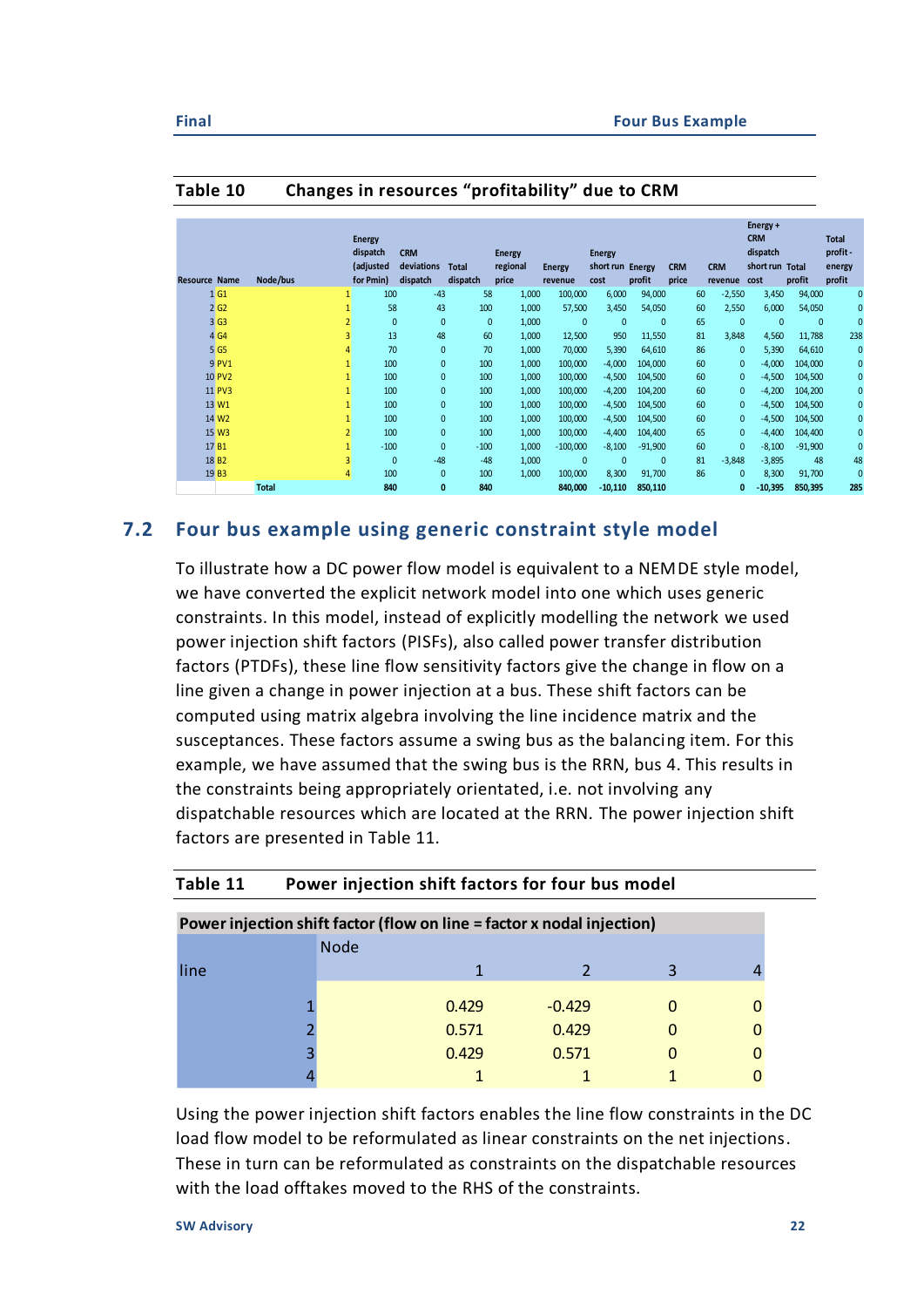What the model shows is that the network constraints of the "CRM 4 bus network model" can be converted into "generic" constraints in the "CRM 4 bus generic constraints" model and these will involve different coefficients for different resources depending on where they are located in the network.

The "CRM 4 bus generic constraints" spreadsheet produces the same dispatches, RRPs and underlying energy and CRM nodal prices as the explicit model when the shadow prices of the constraints are used appropriately to create the implied nodal prices, how this is done is outlined in section [8.2.](#page-23-2)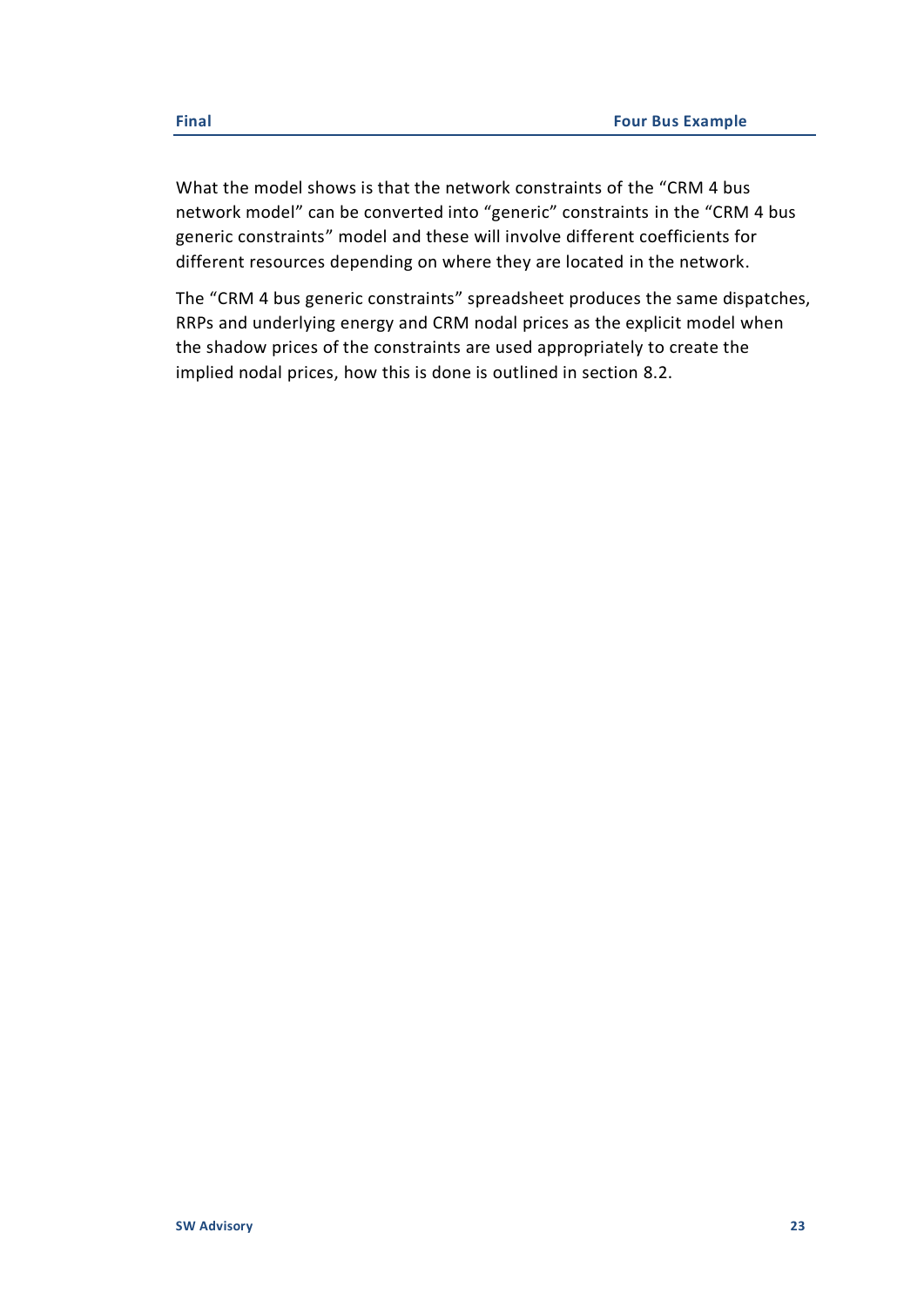## <span id="page-23-0"></span>**8 LMP Basis Risk Management with CRM and CMM**

## **8.1 Introduction**

<span id="page-23-1"></span>When discussing the ESB's Congestion Management Mechanism (CMM) and CRM options two of the key objectives are

- to have locational prices at the margin and for generators, batteries, pumped storage, dispatchable loads etc. and
- for market participants to be able to effectively manage any LMP risk.

LMP risks are generally managed via some form of financial transmission rights (FTRs). Thus, it is useful to compare the CRM versus a CMM in terms of the implied FTRs and how well they manage LMP risks.

## <span id="page-23-2"></span>**8.2 Settlement Surpluses, Constraint Costs and LMPs**

For simplicity, this discussion assumes a lossless network, a single region and only steady state thermal constraints. The basic logic still applies to a N-1 security constrained dispatch with thermal and other network constraints.

The energy settlements surplus for an LMP model is

Surplus

$$
= \sum_{j \text{ in loads}} LMP_j \times L_j - \sum_{k \text{ in Generating units}} LMP_k \times G_k
$$

See sheet 'CRM 4 bus network model', cell S11 for an example.

This surplus is also equal to the network constraint costs

$$
= -\sum_{m \text{ in Lines}} \lambda_m \times R_m
$$

where  $\lambda_m$  is the shadow price of the network constraint related to the rating  $R_m$ of line m.

<span id="page-23-3"></span>See sheet 'CRM 4 bus network model', cell W67 for an example.

## **8.3 Nodal Prices, Settlement Surpluses with Loads Paying RRP**

### **8.3.1 Regional Reference Price (RRP)**

In the NEM, the RRP is the spot price at a regional reference node which represents the marginal value of supply at that location and time, this being determined as the price of meeting an incremental change in load at that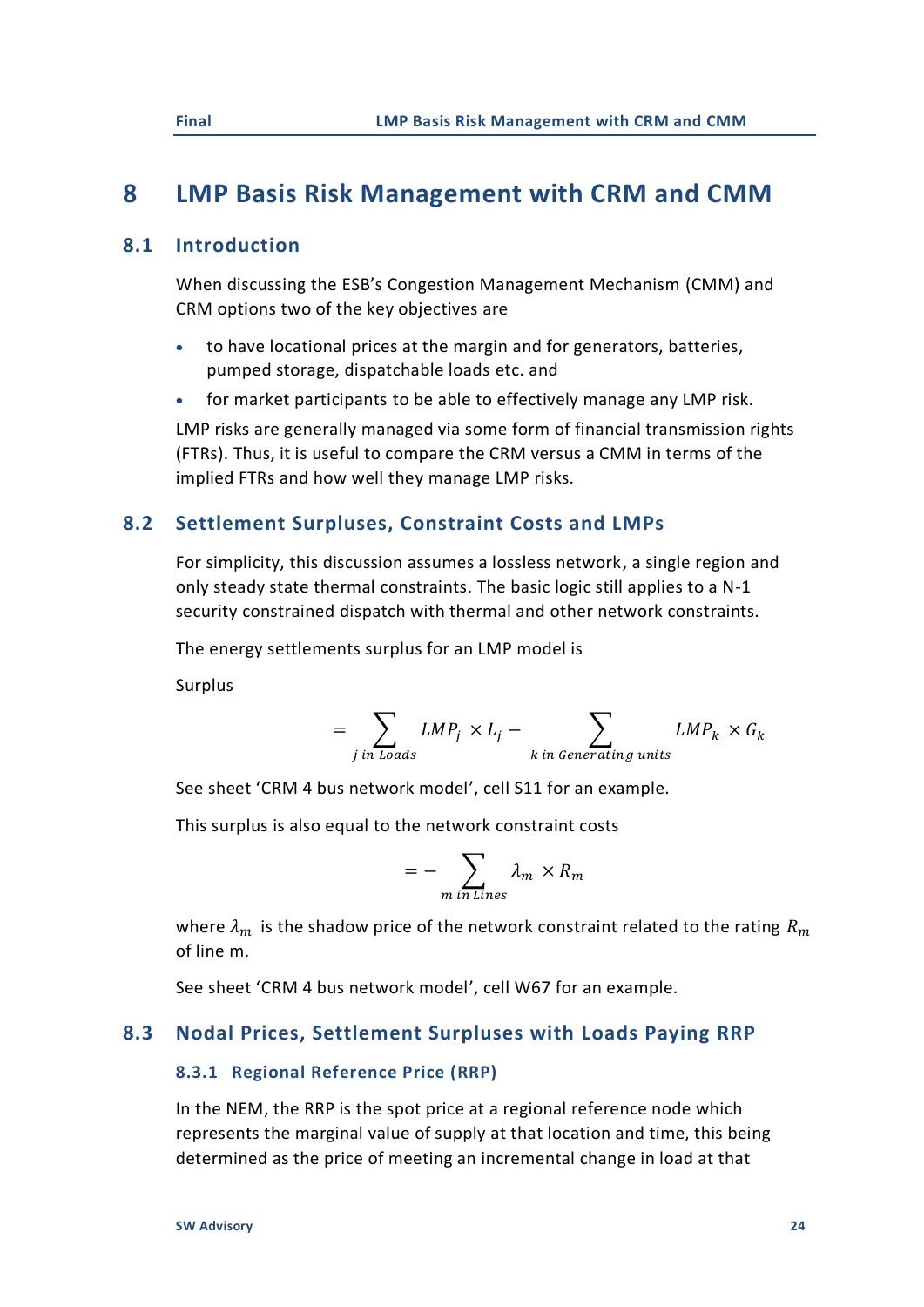location and time<sup>3</sup>. In other words, the RRP is LMP at the RRN. The spot price at the RRN is determined from the shadow price of the regional energy balance equation. Because this approach has been used to determine the RRP, all network constraints have to be 'oriented' such that they do not include any terms for dispatchable resources located at the RRN or on the RRN side of a network constraint, otherwise the correct RRP could not be determined from the shadow price of the energy balance equation.

## **8.3.2 LMPs of other nodes**

For node n (bus n) which has dispatchable resources at its location its nodal price is

$$
LMP_n = RRP + \sum_{k \text{ in network constraints}} \lambda_k \times c_{k,n}
$$

Where  $\lambda_k$  is the shadow price of the k<sup>th</sup> network constraint and  $c_{k,n}$  is the coefficient of the dispatchable resource at node n (bus n) in constraint k. Note that  $\lambda_k$  will be negative for a '<=' constraint as an increase in the RHS by one unit will reduce the objective function (total of dispatch costs) whereas  $\lambda_k$  will be positive for a '>=' constraint as an increase in the RHS will increase the objective function.

See sheet 'CRM 4 bus generic constraints', cells Y4:Y7 for an example.

#### **8.3.3 Settlement surplus with RRP for loads and LMPs for generators**

The settlements surplus for when loads are charged the RRP and generators are paid at LMP is

Surplus

$$
= \sum_{j \text{ in loads}} RRP \times L_j - \sum_{n \text{ in Generating units}} LMP_n \times G_n
$$

See sheet 'CRM 4 bus generic constraints', cell L50 for an example of a surplus calculation.

$$
= RRP \times \sum_{j \text{ in Loads}} L_j
$$
  
- 
$$
\sum_{n \text{ in Generating units}} \left( RRP + \sum_{k \text{ in constraints}} \lambda_k \times c_{k,n} \right) \times G_n
$$

Since  $\sum_n$  in Generating units  $G_k = \sum_j$  in Loads  $L_j$ 

**SW Advisory 25** <sup>3</sup> NER 3.9.2 (d)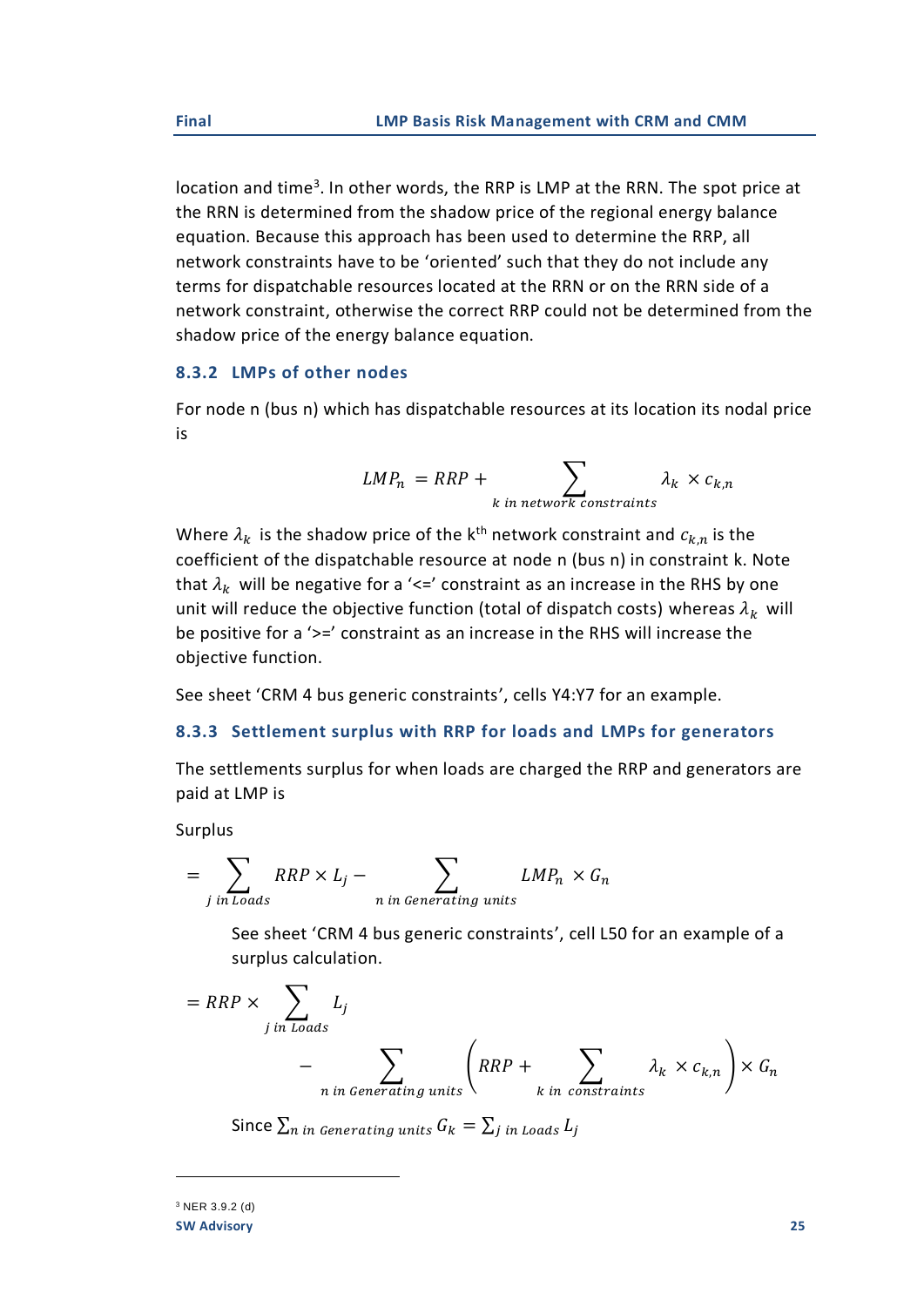$$
= - \sum_{n \text{ in Generating units}} \left( \sum_{k \text{ in constraints}} \lambda_k \times c_{k,n} \right) \times G_n
$$

If we reverse the order of summations

$$
= - \sum_{k \text{ in constraints}} \left( \sum_{n \text{ in Generating units}} \lambda_k \times c_{k,n} \times G_n \right)
$$

$$
= - \sum_{k \text{ in constraints}} \lambda_k \times \left( \sum_{n \text{ in Generating units}} c_{k,n} \times G_n \right)
$$

Now, for non binding constraints  $\lambda_k = 0$  and for binding constraints  $\lambda_k \neq 0$  and  $\sum_{n}$  in Generating units  $c_{k,n} \times G_n = RHS$  of constraint =  $b_k$ 

Thus, the settlement surplus is equal to

$$
= - \sum_{k \text{ in constraints}} \lambda_k \times b_k
$$

which is the total constraint costs. Note that under this formulation that the nodal loads have been moved to the RHS of the equation and thus  $b_k$  equals a line rating plus the nodal loads times their coefficients in the original explicit network model formulation of section [8.2.](#page-23-2)

See sheet 'CRM 4 bus generic constraints', cell AJ72 for the total constraint costs using a NEMDE formulation with generic constraints.

The implication of this is that the settlement surplus can be calculated based on either LMPs or constraint costs.

## <span id="page-25-0"></span>**8.4 Hedging a Generator Against a NEM RRP**

The ideal hedge for a generator receiving LMP who is contracting at the  $RRP$ would be a point to point FTR from the generating unit's node n to the RRN for a quantity that matches the generator's exposure to the RRP. For a 1 MW quantity, the FTR would have a payment of:

$$
RRP - LMP_n = - \sum_{k \text{ in constraints}} \lambda_k \times c_{k,n}
$$

For  $Q_n$  MW of hedge this would involve a payout of

$$
-Q_n \sum_{k \text{ in constraints}} \lambda_k \times c_{k,n}
$$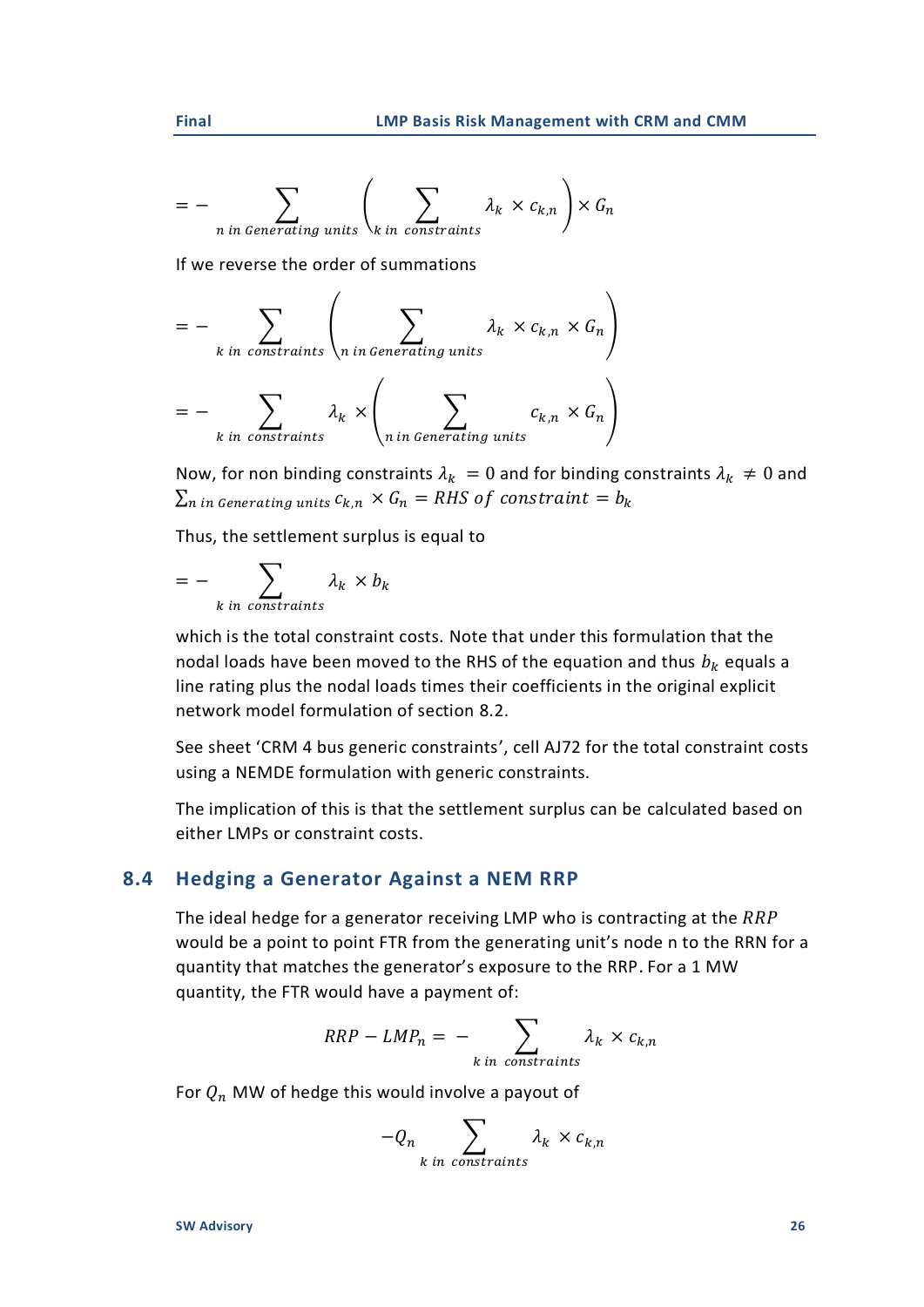Note, that to provide a hedge against  $RRP-LMP<sub>n</sub>$  for the generating unit at node n the amount of each constraint's costs allocated to it are  $Q_n \times c_{k,n}$ . Different allocations of the constraint costs won't reliably hedge the RRP-LMP<sub>n</sub>, that is,  $Q_n$ needs to be the same for each constraint that unit n appears in.

For a particular constraint k, and for a hedge quantity of  $Q_n$  for each unit n the amount of the constraint costs allocated to it will be  $Q_n \times \lambda_k \times c_{k,n}$ .

The proportion of constraint costs (congestion rebate) allocated to unit n for constraint k that is binding would be:

$$
\frac{Q_n \times \lambda_k \times c_{k,n}}{\lambda_k \times b_k} = \frac{Q_n \times c_{k,n}}{b_k}
$$

In order to avoid over allocation

$$
\sum_{n \text{ in generating units}} Q_n \times c_{k,n} \le RHS \text{ of constraint} = b_k
$$

These constraints are exactly the same as the network security constraints, therefore any allocation of the set of  ${Q_n}$  must satisfy the network security constraints. Once an objective function for the  ${Q_n}$  has been determined then the optimal allocation of the  ${Q_n}$  is just a security constrained dispatch optmisation.

## <span id="page-26-0"></span>**8.5 Allocation of Congestion Rebates under CMM**

All of the CMM options allocate some proportion of each binding constraint's costs to each resource that has a non zero coefficient on the LHS of the constraint. That is each generating unit will get a rebate of:

$$
CMM \text{ rebate} = \sum_{k \text{ in constraints}} p_{k,n} \times \lambda_k \times b_k
$$

Where  $p_{k,n}$  is the proportion of constraint k's costs rebated to generator n and  $\lambda_k \times b_k$  is the cost of constraint k.

Now  $p_{k,n} \times b_k$  is equivalent to a hedging MW quantity  $q_{k,n}$  where

$$
q_{k,n} = \frac{p_{k,n} \times b_k}{c_{k,n}}
$$

Further, to provide a good hedge against (RRP – LMP<sub>n</sub>),  $q_{k,n}$  should equal a constant quantity  $Q_n$  for all k. In this case the CMM would be equivalent to a point to point FTR from the resource's node to the RRN for a quantity of  $Q_n$ . Thus, in terms of determining congestion rebates for each constraint that will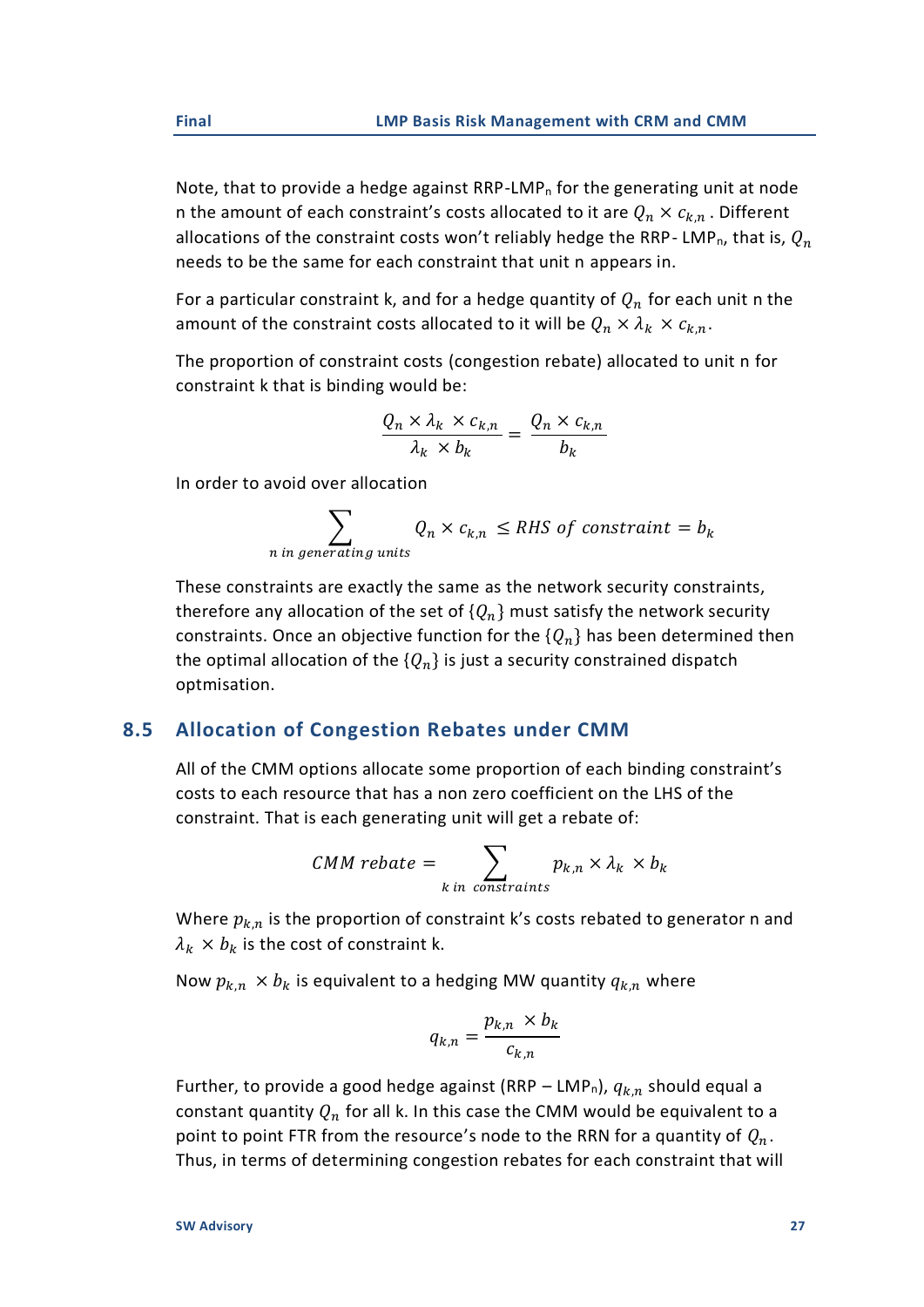hedge the difference between  $LMP_n$  and RRP, the selected mechanism should result in constant  $q_{k,n} = Q_n$  for each constraint for resource n.

## <span id="page-27-0"></span>**8.6 Optimal Determination of Congestion Rebates under CMM**

As discussed in the previous sections, in order to provide a good hedge against the difference between the RRP and a generating unit's LMP the quantities  $\{Q_n\}$ should be determined by some form of security constrained optimisation. If this is not done then the quality of the hedging or the amount of hedging provided by the CMM will be suboptimal. The potential CMM options should be all formulated as security constrained dispatches with a range of different objective functions.

## <span id="page-27-1"></span>**8.7 CRM as a Combined Energy Dispatch and FTR**

The settlements for the CRM co-optimisation can be expressed in three algebraically equivalent ways for an energy dispatch of  $x_n$  and a CRM deviations dispatch of  $\Delta x_n$ :

Revenue:

- $= x_n \times RRP + \Delta x_n \times LMP_n$
- $= Q_n \times RRP + (G_n Q_n) \times LMP_n$  where  $Q_n = x_n$  and  $G_n = x_n + \Delta x_n$

$$
= G_n \times RRP + (G_n - Q_n) \times (LMP_n - RRP)
$$

 $= G_n \times LMP_n + Q_n \times (RRP - LMP_n)$ 

The last formulation of the CRM settlements is equivalent to an LMP market with a point to point FTR from the local node to the RRN for a quantity  $Q_n$ determined from the NEM energy dispatch component of the CRM cooptimisation.

## <span id="page-27-2"></span>**8.8 CRM Versus CMM Congestion Rebates**

As discussed earlier the CRM can be reformulated as an FTR allocation which is also equivalent to a specific form of a congestion rebate based on the quantity  $Q_n$  determined from the NEM energy dispatch in the CRM co-optimisation. The CRM's implied congestion rebate or FTR quantity is based on a security constrained dispatch optimisation which uses the latest network information via the generic constraints which were invoked in real time.

It is not clear what network information any of the CMM rebates will use and how up to date the information will be. Further, it is not clear whether they will even be based on a security constrained dispatch. If the CMM rebate allocations don't use a security constrained dispatch optimisation then we know that they